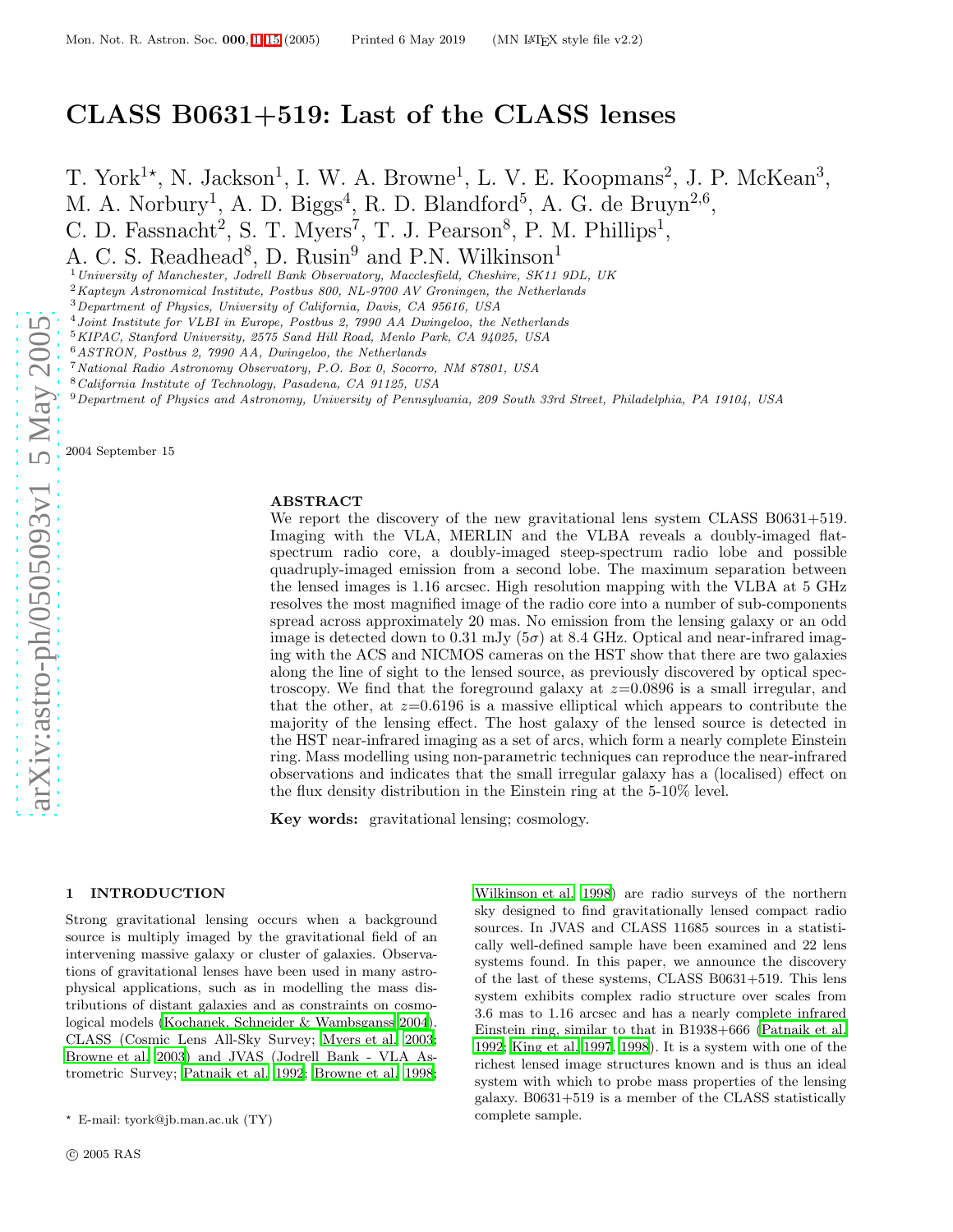In Section [2](#page-1-0) we discuss radio observations of B0631+519 made using the Very Large Array (VLA), Very Long Baseline Array (VLBA) and the Multi-Element Radio-Linked Interferometer Network (MERLIN; [Thomasson 1986](#page-14-3)). Section [3](#page-4-0) presents optical and near-infrared images taken with the William Herschel Telescope (WHT) and the Hubble Space Telescope (HST). In Section [4](#page-10-0) we consider the data in the context of the lens hypothesis and test some simple lens models, and in Section [5](#page-12-0) we conclude by discussing the future priorities for work on this lens.

# <span id="page-1-0"></span>2 RADIO OBSERVATIONS

As described in [Myers et al. \(2003](#page-14-0)) and [Browne et al.](#page-13-2) [\(2003](#page-13-2)), potential lens candidates from CLASS are tested by observing them with a range of angular resolutions and at several different frequencies. If the supposed multiple images in a lens candidate are found to have very different surface brightnesses at any angular resolution the lens hypothesis can usually be rejected immediately, since lensing preserves surface brightness. In CLASS, candidates discovered with the VLA are observed with higher resolution using MER-LIN, and, if not eliminated at this stage, are re-observed with even higher resolution using the VLBA. Accordingly, radio observations of B0631+519 have been made over frequencies ranging from 1.7 GHz to 15 GHz, with angular resolutions from 3.6 mas to 236 mas. The observations are summarised in Table [1.](#page-2-0)

### 2.1 VLA

B0631+519 was observed at 8.4 GHz on 1994 March 05 and 1999 August 03. The 1999 observation was a follow-up to the 1994 snapshot observation and had almost 5 times its sensitivity (Table [1\)](#page-2-0). The snapshot was made using a bandwith of 50 MHz, and 3C48 was used to set the flux density scale; the follow-up observation used a bandwidth of 100 MHz, and the flux density scale was set using 3C147.

All VLA observations of B0631+519 were made with the VLA in 'A' configuration, and were calibrated using  $AIPS<sup>1</sup>$ and mapped with the Caltech difference mapping program DIFMAP [\(Shepherd 1997\)](#page-14-4). Model component positions and flux densities from the VLA observations are displayed in Table [2.](#page-2-1)

The deconvolved map from the 1999 follow-up observation is shown in Figure [1.](#page-1-1) We label the detected radio components as shown in Figure [1.](#page-1-1) Components A1 and B are separated by 1.15 arcsec at a position angle (from brightest to dimmest source) of  $+135^\circ$ , and the A1:B flux density ratio is 8:1. Components A1, A2 and B are unresolved. Component X is a knot of elevated surface brightness embedded in the jetor arc-like feature that branches to the south of A2. There is some extended emission visible on the opposite side of A1 from X, which we label Y, although the detection is marginal (about  $2.3\sigma$ ). The total flux density in the model is  $42\pm2$  mJy (where we have assumed 5% errors on absolute flux density measurements from the VLA at 8.4 GHz).



<span id="page-1-1"></span>Figure 1. Radio map of the VLA 8.4 GHz data taken on 1999 August 03. The RMS noise in the residual map is 86  $\mu$ Jy beam<sup>-1</sup>. The data are naturally weighted. The synthesized beam is sized  $250\times223$  mas with the major axis oriented along a position angle  $(P.A.)$  of  $-17.5^\circ$ . The lowest contours are plotted at -3 and 3 times the RMS noise level; successive contours represent an multiplicative increase in surface brightness by a factor of 1.5, up to the highest contour level of 22.8 mJy beam−<sup>1</sup> . Component A1 is located at RA:  $06^h$   $35^m$   $12.31402^s$ , Dec:  $+51^{\circ}$   $57'$ 01.8026′′(J2000.0) as measured by the VLBA.

In the snapshot A1, A2 and B were detected, while X and Y were not. The snapshot shows an A1:B flux density ratio of about 7:1, and a total flux density from the candidate of  $46\pm2$  mJy. This is 10% higher than the equivalent quantity in the follow-up map. The discrepancy might be accounted for by uncertainty in the absolute amplitude calibration between the 1994 and the 1999 observations, but it could also indicate that the source is variable. The mean size of the synthesized beam varies by less than 3 mas between the two (uniformly weighted) maps, or by 2% in area, so it is unlikely that 10% of the emission has been resolved out in one map with respect to the other. The A1:B flux density ratio also changes by 16% between the two observations, which is hard to reconcile with a global mis-calibration of the amplitude scale. The signal-to-noise ratios on A1 and B were at least 10 in all VLA observations.

A further observation of B0631+519 was made with the VLA at 15 GHz on 1999 July 02 for 354 seconds, with a bandwidth of 100 MHz. The amplitude scale was set with observations of 3C286. The deconvolved, naturally weighted map is shown in Figure [2.](#page-2-2) The total flux density detected at 15 GHz is 34±3 mJy, and the A1:B flux density ratio is 7.5:1. Both A1 and B are unresolved by the VLA at this frequency. A2 is not detected, suggesting that it has a steeper spectral index than A1 and B.

 $^{\rm 1}$  AIPS: NRAO's Astronomical Image Processing System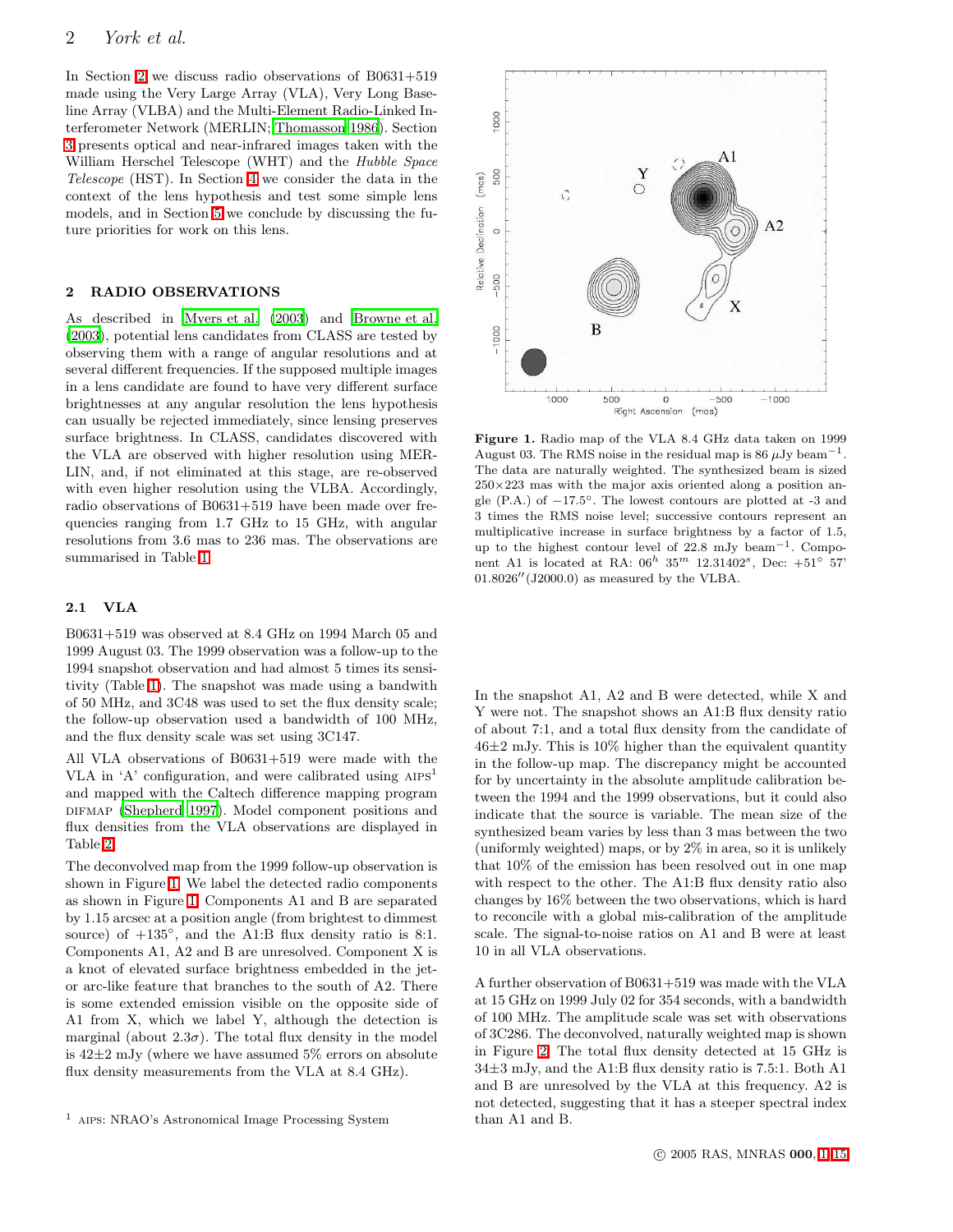| Date observed      | Instrument    | Frequency [GHz] |                   | Integration time Map residual noise $[\mu Jy$ beam <sup>-1</sup> | Mean beam size [mas] |
|--------------------|---------------|-----------------|-------------------|------------------------------------------------------------------|----------------------|
| 1994 March 05      | VLA           | 8.4             | $16 \text{ sec}$  | 410                                                              | 234                  |
| 1999 July 02       | VLA           | 15              | $354 \text{ sec}$ | 360                                                              | 142                  |
| 1999 August $03$   | VLA           | 8.4             | $510 \text{ sec}$ | 86                                                               | 236                  |
| 1999 December 10   | VLBA          | 1.7             | $1.4\;{\rm hr}$   | 130                                                              | 8                    |
| 2001 March 21      | VLBA          | 5               | 1.7 <sub>hr</sub> | 82                                                               | 3.6                  |
| 2001 July 07       | <b>MERLIN</b> | 5               | 19 <sub>hr</sub>  | 120                                                              | 52                   |
| $2002$ December 01 | VLBA          | 1.7             | $7.8\;{\rm hr}$   | 64                                                               | 9                    |
| 2003 March 01      | <b>MERLIN</b> | $1.7^{\circ}$   | 20 <sub>hr</sub>  | 62                                                               | 173                  |

*CLASS B0631+519: Last of the CLASS lenses* 3

<span id="page-2-0"></span>Table 1. Radio observations made of B0631+519 to date.

| Component      | Frequency [GHz] | $\Delta$ R.A. | Position offsets   mas  <br>$\triangle$ Dec. | Flux density $ mJy $ |
|----------------|-----------------|---------------|----------------------------------------------|----------------------|
| A1             | 8.4             | $+0\pm1$      | $+0±1$                                       | $34.3 \pm 1.7$       |
|                | 15              | $+0±2$        | $+0±2$                                       | $29.6 \pm 3$         |
| A <sub>2</sub> | 8.4             | $-297 \pm 10$ | $-300\pm10$                                  | $2.2 \pm 0.1$        |
|                | 15              |               |                                              | ${<}1.8$             |
| B              | 8.4             | $+819+5$      | $-819\pm5$                                   | $4.2 \pm 0.2$        |
|                | 15              | $+813 \pm 19$ | $-805 \pm 19$                                | $3.95 \pm 0.4$       |
| X              | 8.4             | $-114\pm 33$  | $-754 \pm 33$                                | $0.98 \pm 0.1$       |
|                | 15              |               |                                              | ${<}1.8$             |
| Y              | 8.4             | $+577 \pm 70$ | $+81\pm70$                                   | $0.2 \pm 0.1$        |
|                | 15              |               |                                              | ${<}1.8$             |

<span id="page-2-1"></span>Table 2. Model components from radio observations of B0631+519 with the VLA. All position offsets are relative to A1. The 8.4 GHz flux densities and positions are derived from the 1999 follow-up data, not the 1994 discovery data. Non-detections are quoted at the  $5\sigma$ level throughout this paper. Errors on positions of Gaussian model components are estimated by dividing the beam size by the peak signal-to-noise ratio (SNR). Errors on flux densities are assumed to be subject to a 5% random error in absolute flux density calibration at 8.4 GHz and a 10% error at 15 GHz.



<span id="page-2-2"></span>Figure 2. 15 GHz VLA data taken on 1999 July 02. The synthesized beam is  $152\times132$  mas oriented with the major axis at a P.A. of  $+26°$ , and the RMS noise in the residuals is 360  $\mu$ Jy beam<sup>-1</sup>. The data are naturally weighted. Contours are plotted as for Figure 1; the highest contour value is  $27.8 \text{ mJy beam}^{-1}$ .

#### 2.2 MERLIN

B0631+519 was observed at 5 GHz using MERLIN on 2001 July 07, over a period of 19 hours. Telescope gains were calibrated using the source OQ208, and the observations were phase referenced to the source JVAS J0642+5247. All MERLIN data were reduced by initial amplitude calibration and flagging with the MERLIN D-programs, followed by phase and amplitude calibration and further flagging in AIPS. DIFMAP was used to map and self-calibrate the data. 3C286 was used to set the flux density scale for all MERLIN observations. Model component positions and flux densities from the MERLIN observations are shown in Table [3.](#page-4-1)

The deconvolved 5 GHz map is shown in Figure [3.](#page-3-0) Component B has been resolved into two components (B1 and B2). A1 and B1 appear compact, but A2 and B2 are slightly resolved. X and Y have been resolved out and there is no sign of the extended emission revealed by the 8.4 GHz VLA observations.

Additional MERLIN observations were made at 1.7 GHz on 2003 March 01. Phase referencing was carried out using the source J0636+5009. B0552+398 was used to calibrate the telescope gains. The newly upgraded 76 metre Lovell Telescope was included in the interferometer network, allowing an RMS noise level in the deconvolved map of 62  $\mu$ Jy beam<sup>-1</sup> to be reached in 20 hours. The deconvolved 1.7 GHz map is shown in Figure [4.](#page-3-1) The map shows emission both to the west and east of image A1. We identify these regions of emission as low-frequency counterparts to compo-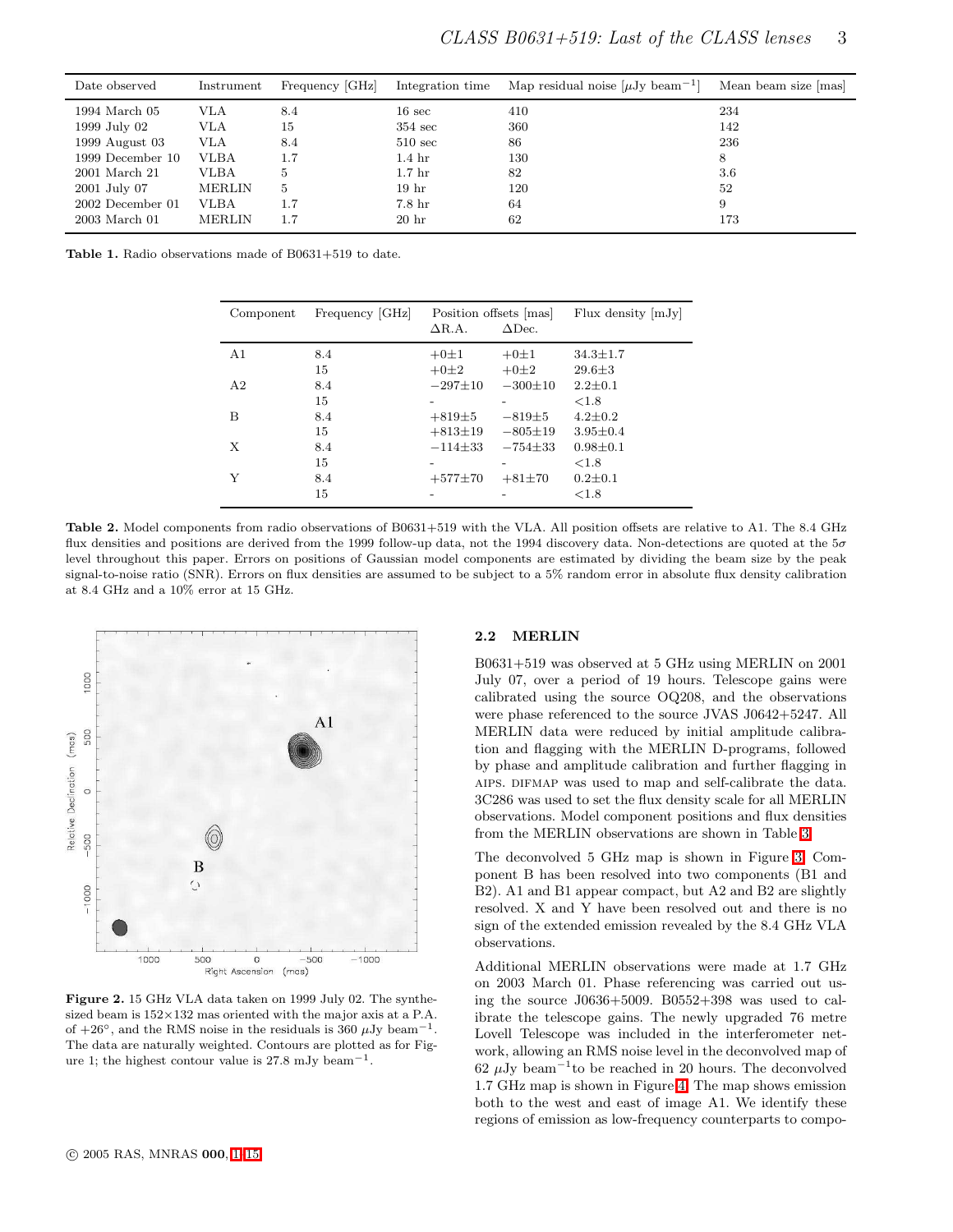

<span id="page-3-0"></span>Figure 3. Radio map of the 5 GHz MERLIN observations taken on 2001 July 07. The data were naturally weighted. The beam size is 58×46 mas with the beam's major axis being oriented at a P.A. of  $-34^\circ$ . The RMS noise in the residuals is 120  $\mu$ Jy beam<sup>-1</sup>. Contours are plotted at levels of (-3, 3, 4.5, 6.75, 10.1, 15.2, 22.8, 34.2, 51.3, 76.9, 115, 173, 259) times the RMS noise.

nents X and Y seen in the VLA data. B1 also develops an extension to the west, which we label Z.

# 2.3 VLBA

The VLBA was used to observe B0631+519 at 5 GHz on 2001 March 21 over a period of 1.7 hours. Data were taken using four contiguous 8 MHz bands and a single hand of circular polarisation. The observations were phase-referenced using the calibrator source J0631+5311 and employed 2 bit sampling during digitisation; correlation was performed using the VLBA correlator in Socorro. During correlation each band was subdivided into 16 0.5 MHz channels and the data were averaged into 2 s integrations.

All VLBA observations were reduced using aips to flag and calibrate the data, following standard recipes for the VLBA. The aips task scimg was then used to map the data through cycles of CLEAN (Högbom 1974) followed by selfcalibration. Flux densities and positions of VLBA components are shown in Table [4.](#page-5-0)

The deconvolved 5 GHz maps are shown in Figure [5.](#page-7-0) Uniform weighting was employed. The resolution achieved was 3.6 mas, sufficient to split A1 into four sub-components (labelled A1a to A1d) spread over an angle of about 20 mas. B1 remained unresolved, and no emission from the A2, B2, X, Y or Z components was detected down to the  $5\sigma$  limit of 390  $\mu$ Jy beam<sup>-1</sup>, indicating that these components have probably been resolved out.

We note that the sum of the flux densities of components A1a to A1d (46±2 mJy) is consistent with the MERLIN 5 GHz flux of component A1 to within the measurement errors, which implies both that A1 did not vary by more than



<span id="page-3-1"></span>Figure 4. Radio map of the 1.7 GHz MERLIN observations taken on 2003 March 01. The data were naturally weighted. The synthesized beam is sized 186×161 mas at P.A. −31.7◦ . Contours are plotted at factors of (-3, 3, 4.5, 6.75, 10.1, 15.2, 22.8, 34.2, 51.3, 76.9, 115, 173, 259, 389, 584, 876) times the RMS noise.

5% over the 4 months separating the observations and also that no radio structure seen in A1 by MERLIN was resolved out by the VLBA, despite the factor of ∼14 increase in resolution. However, another possible explanation is that an increase in source flux density (due to intrinsic variability) cancelled out any loss of emission due to resolution effects. The same conclusions and caveats apply to the MERLIN and VLBA observations of B1 at 5 GHz.

Comparison of the total A1 flux density to the flux density of B1 suggests an A1:B1 magnification ratio of ∼9:1, and hence that sub-components in B1 corresponding to those in A1 would span about 2 mas. Resolving the expected subcomponents in B1 is thus well within the capabilities of VLBI (Very Long Baseline Interferometry).

Two epochs of phase-referenced VLBA data were obtained at 1.7 GHz, on 1999 December 10 and 2002 December 01. The phase reference source used was J0631+5311. The 1999 data was taken in two polarisations via 4 contiguous bands, 2 bands to each polarisation. 2-bit sampling was used, and correlation at Socorro again subdivided each band into 16 0.5 MHz wide channels and averaged the data into 2 s integrations. The phase centre was taken halfway between images A1 and B1 to minimise bandwidth smearing.

The CLEANed, naturally weighted maps of A1, A2 and B1/B2 from the 2002 epoch are shown in Figure [6.](#page-7-1) A1 appears resolved but (unsurprisingly) smoothed compared to the 5 GHz VLBA map, while B1 remains unresolved. A2 is resolved into an arc-like feature of low surface brightness that extends over 80 mas. B2 is partially resolved into an extended source. No emission was detected from components X, Y or Z.

The maps from the two 1.7 GHz epochs look very similar. The flux densities of A1, A2 and B2 agree between the two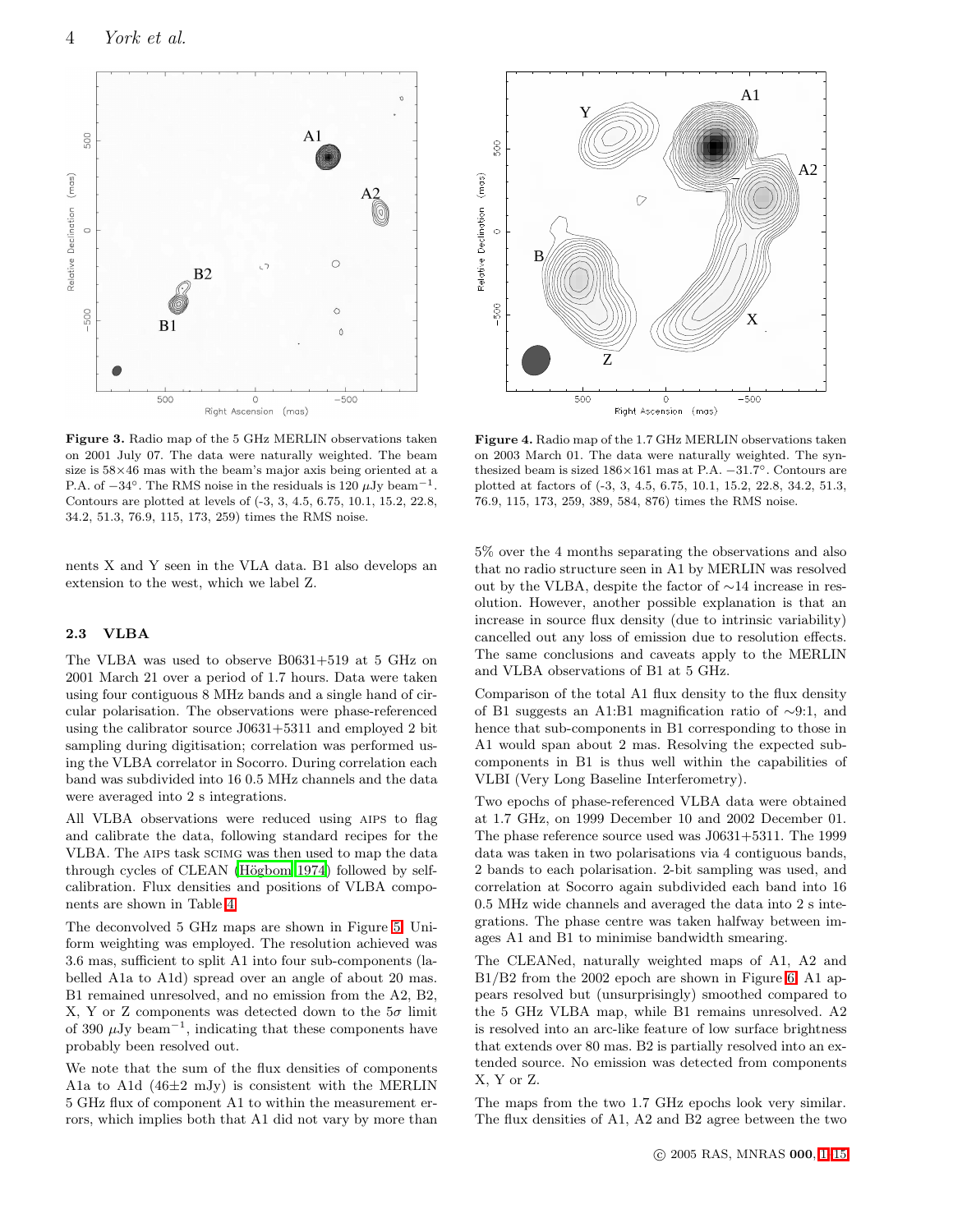| Component      | Frequency [GHz] | Position offsets [mas]<br>$\Delta$ R.A.<br>$\Delta$ Dec. |                          | Flux density $[mJy]$ |  |
|----------------|-----------------|----------------------------------------------------------|--------------------------|----------------------|--|
| A <sub>1</sub> | 1.7             | $+0±1$                                                   | $+0±1$                   | $66.4 \pm 6.6$       |  |
|                | 5               | $+0±1$                                                   | $+0±1$                   | $46.9 \pm 4.7$       |  |
| A2             | 1.7             | $-293 \pm 1$                                             | $-313 \pm 1$             | $19 + 1.9$           |  |
|                | 5               | $-293\pm3$                                               | $-308\pm3$               | $4.2 \pm 0.4$        |  |
| B              | 1.7             | $+809 \pm 1$                                             | $-800 \pm 1$             | $11.8 \pm 1.2$       |  |
| $_{\rm B1}$    | 5               | $+828 \pm 1$                                             | $-816 \pm 1$             | $5.4 \pm 0.5$        |  |
| B <sub>2</sub> | 5               | $+801\pm8$                                               | $-722\pm8$               | $1.3 \pm 0.1$        |  |
| X              | $1.7\,$         | $-40$                                                    | $-880$                   | $11\pm1$             |  |
|                | 5               |                                                          | $\overline{\phantom{a}}$ | < 0.6                |  |
| Y              | 1.7             | $+595\pm 6$                                              | $+67\pm 6$               | $2.7 \pm 0.3$        |  |
|                | 5               |                                                          |                          | ${<}0.6$             |  |
| z              | 1.7             | $+691\pm5$                                               | $-1016 + 5$              | $5.0 \pm 0.5$        |  |
|                | 5               |                                                          |                          | ${<}0.6$             |  |

<span id="page-4-1"></span>Table 3. Radio components detected in B0631+519 with MERLIN. All position offsets are relative to A1. X is a large arc that is not well described by a single gaussian component; the position quoted is an estimate for the centre of the feature. The integrated flux density of X was derived by summing within the  $3\sigma$  contour. We have assumed a 10% absolute calibration error on flux densities from MERLIN. Position errors are estimated from the beam size divided by the peak SNR.

epochs to within the measurement errors. The flux density of B1 decreases by about 9% between 1999 and 2002; this decrease is not quite significant at the  $2\sigma$  level given the measurement errors of about 5% for B1's flux density. The measurements of the A1/B1 image separation from the two epochs are consistent to within 0.5 mas, while the A1-B2 separation measurements agree to within 2 mas.

To identify which of the four VLBA sub-components of A1 correspond to the flat-spectrum radio core in the lensed source, we registered the 1.7 GHz map (from the 2002 epoch) with the 5 GHz map by using the position of component B1 as a reference (since B1 is largely unresolved in both maps). To overlay B1 in this way required the 1.7 GHz image to be translated by 1.7 mas south and 8.9 mas east because slightly different positions were used for the phase reference source J0631+5311 between the 5 GHz and 1.7 GHz observations. The translated 1.7 GHz map is shown overlaid on the 5 GHz map in Figure [7.](#page-8-0) Sub-component A1a appears to be the flat spectrum core, while the peak in the 1.7 GHz map corresponds to component A1c. Therefore at 5 GHz we apparently see both approaching and receding jets in the source AGN.

#### 2.4 Radio spectra from continuum data

We plot the radio spectra for the model components as a function of frequency in Figure [8.](#page-8-1) If the lens hypothesis is correct then all the lensed images of a source should have similar spectra, provided that the lens galaxy ISM does not scatter or absorb the source light, and that the source flux density is constant [\(Kochanek & Dalal 2004\)](#page-13-7). A1 and B1 have similar spectra, as do A2 and B2. Possibly X, Y and Z also have similar spectra, although at 8.4 GHz component Y is a marginal detection and component Z is a non-detection (we have plotted a  $5\sigma$  upper limit). We suggest that there are three separate source regions revealed by the radio observations, two of which are doubly-imaged and one of which is quadruply imaged (generating images Y, Z and the arc X). We will discuss the geometry of the source with respect to the lens caustics further in Section [4.](#page-10-0)

#### <span id="page-4-0"></span>3 OPTICAL OBSERVATIONS

Typically lens galaxies are radio-quiet ellipticals, so optical/infrared imaging is necessary to establish the lens galaxy position when the lenses are identified through radio searches. The position of the lens galaxy with respect to the lensed images can be used to constrain mass models, and in some systems unique information on the lensed source is available through optical imaging, for instance where an optical or infrared Einstein ring is visible as seen in CLASS B1938+666 [\(King et al. 1997](#page-13-4), [1998\)](#page-13-5). We have observed B0631+519 at optical/near-infrared wavelengths with the WHT through an R-band filter and with the HST through F555W, F814W and F160W filters. Details of these observations are listed in Table [5.](#page-5-1)

#### 3.1 WHT observations

B0631+519 was observed with the 4.2 metre William Herschel Telescope (WHT) on 2002 February 03, through an Rband filter. The detector used was a  $1024\times1024$  pixel TEK CCD, having a total field of view of  $111 \times 111$  arcsec. The data were calibrated using the *Starlink* package CCDPACK. B0631+519 was partially resolved, but there was insufficient resolution to separate any lensed images from the lens galaxy.

Aperture photometry was undertaken on the WHT image using observations of Landolt standard stars 93 407 and 100 280 [\(Landolt 1992\)](#page-14-5) to correct for atmospheric extinction and to calibrate the brightness scale in magnitudes. An elliptical aperture with major diameter 4.3 arcsec and an axis ratio of 0.75 was used to obtain an R-band magnitude for B0631+519 of  $21.1 \pm 0.1$ , corrected for Galactic extinction using the dust maps of [Schlegel, Finkbeiner & Davis \(1998](#page-14-6)).

## 3.2 HST optical and near-infrared observations

B0631+519 was observed with the Hubble Space Telescope (HST) on 2003 August 19 and 2004 February 15 as part of HST proposal 9744, "HST Imaging of Gravitational Lenses"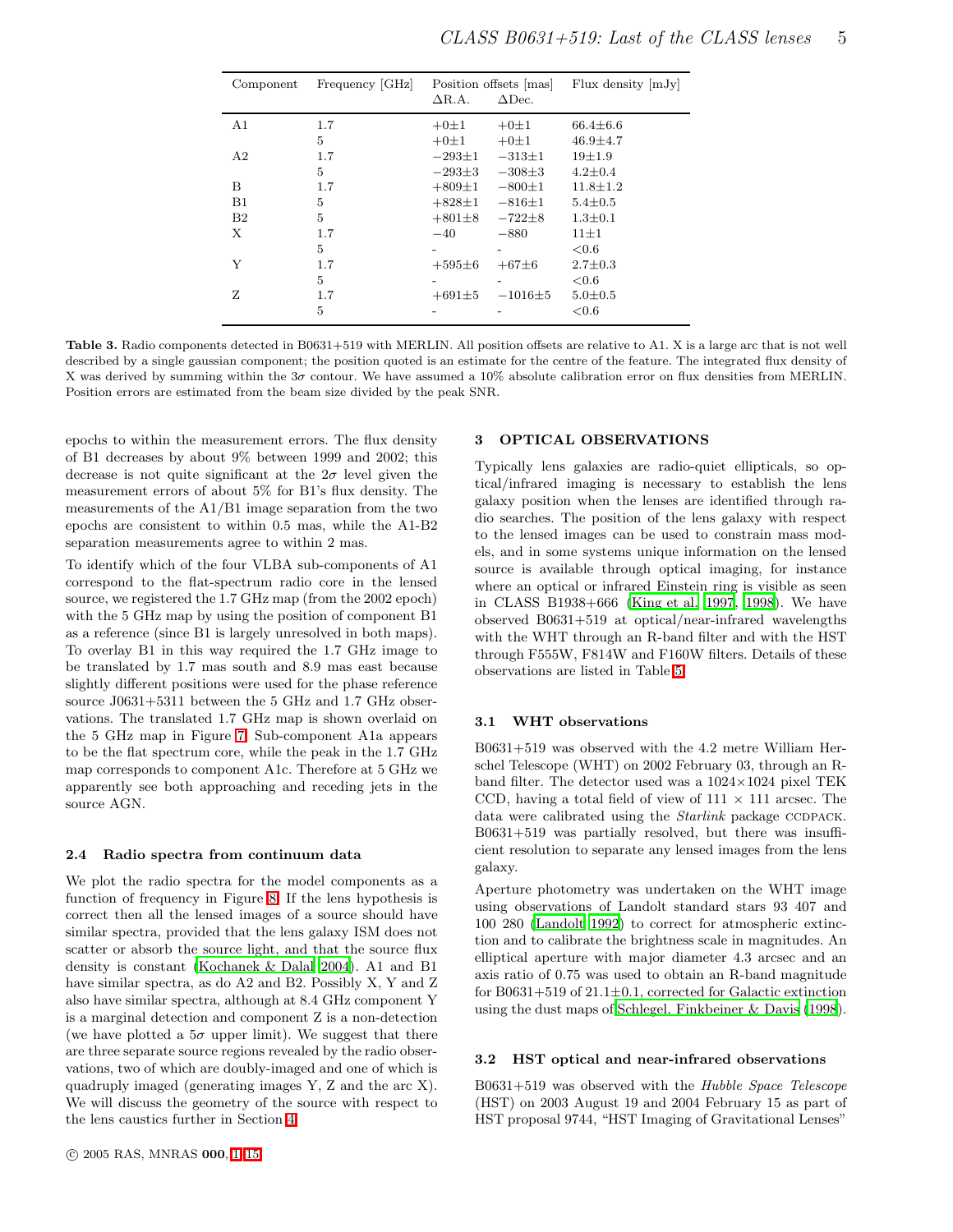| Component        | Frequency   GHz | Position offsets   mas  <br>$\Delta$ Dec.<br>$\Delta$ R.A. |                  | Flux density $ mJy $ |  |
|------------------|-----------------|------------------------------------------------------------|------------------|----------------------|--|
|                  |                 |                                                            |                  |                      |  |
| A <sub>1</sub>   | 1.7             | $+0\n\pm 0.1$                                              | $+0\n\pm0.1$     | $51.4 \pm 3$         |  |
| A1a              | 5               | $+0\n\pm 0.1$                                              | $+0\n\pm0.1$     | $20.5 \pm 1$         |  |
| A1b              | 5               | $+5.7 \pm 0.1$                                             | $+3.5 \pm 0.1$   | $8.8 \pm 0.4$        |  |
| $_{\rm A1c}$     | 5               | $+11.1 \pm 0.1$                                            | $+6.6 \pm 0.1$   | $7.3 \pm 0.4$        |  |
| A <sub>1</sub> d | 5               | $-7.2 \pm 0.1$                                             | $-5.0 \pm 0.1$   | $9.2 \pm 0.5$        |  |
| A <sub>2</sub>   | 1.7             | $-300$                                                     | $-306$           | $6.6 \pm 0.7$        |  |
|                  | 5               |                                                            |                  | < 0.39               |  |
| B1               | 1.7             | $+812.5 \pm 0.1$                                           | $-827.5 \pm 0.1$ | $5.6 \pm 0.3$        |  |
|                  | 5               | $+822.5 \pm 0.1$                                           | $-821.5 \pm 0.1$ | $5.1 \pm 0.3$        |  |
| B <sub>2</sub>   | 1.7             | $+790.7 \pm 0.4$                                           | $-732.9 \pm 0.5$ | $2.2 \pm 0.2$        |  |
|                  | 5               |                                                            |                  | ${<}0.39$            |  |

<span id="page-5-0"></span>Table 4. Model components for the radio observations of B0631+519 with the VLBA. Stated errors on flux densities assume a 5% random error in the absolute flux density scale calibration at the VLBA. The 1.7 GHz position offsets are given relative to the surface brightness peak in A1. For A2 and B2 at 1.7 GHz, we have doubled the error to reflect the uncertainty in the flux densities of these resolved components; their flux densities were obtained by summing within the  $3\sigma$  contour. Positions for A1, B1 and B2 were determined from the best-fit gaussians, restricted to the compact north-eastern feature in the case of A1 at 1.7 GHz. The position given for A2 is that of the brightest pixel. For the 5 GHz data, position offsets are taken relative to A1a at RA:  $06^h$  35<sup>m</sup> 12.31390<sup>s</sup>, Dec: +51<sup>°</sup> 57' 01.7949" (J2000.0).

| Instrument   | Detector      | Date observed    | Filter | Integration time [sec] | PSF FWHM [arcsec] | Plate scale $\left[\text{arcsec pixel}^{-1}\right]$ |
|--------------|---------------|------------------|--------|------------------------|-------------------|-----------------------------------------------------|
| <b>HST</b>   | ACS / WFC     | 2003 August 19   | F555W  | 2236                   | 0.05              | $\rm 0.05$                                          |
| HST          | ACS / WFC     | 2003 August 19   | F814W  | 2446                   | 0.08              | 0.05                                                |
| $_{\rm HST}$ | NICMOS/NIC2   | 2004 February 15 | F160W  | 2560                   | 0.13              | 0.075                                               |
| <b>WHT</b>   | Aux. port CCD | 2002 February 03 | -R.    | 1800                   | $0.7 - 0.9$       | 0.108                                               |

<span id="page-5-1"></span>Table 5. Optical and infrared observations made of B0631+519 to date.

(PI: C.S. Kochanek). Images were taken using the Advanced Camera for Surveys (ACS) Wide Field Channel (WFC) through the F555W and F814W filters. B0631+519 was also observed with the NICMOS camera NIC2 through the F160W filter, in the MULTIACCUM observing mode. The wideband HST filters F555W, F814W and F160W approximately correspond to Johnson V, I and H respectively. Details of the optical observations are shown in Table [5.](#page-5-1) The ACS observations used a dither pattern consisting of two pointings separated by 0.73 arcsec. Two exposures were taken at both pointings to simplify cosmic ray rejection. The NICMOS data used a four-point dither pattern that placed B0631+519 at the centre of each quadrant of NIC2 in turn.

The ACS and NICMOS data were debiased, darksubtracted and flat-fielded using the OTFR (On-The-Fly-Recalibration) facility of the MAST HST archive. We then used the multidrizzle script [\(Koekemoer et al. 2002](#page-14-7)) from within  $PyRAF$  to correct the ACS data for distortion, to eliminate cosmic rays and to combine dithered pointings into a single output frame, the shifts between frames being obtained from application of cross-correlation through the crossdriz task in IRAF. The NICMOS data were combined using pydrizzle to interpolate the data onto an output image with a uniform pixel scale of 0.075 arcsec, using the standard distortion solution for NIC2. Cosmic rays in the NICMOS data were identified and blanked by the OTFR pipeline itself. The IRAF task pedsub was used to remove some residual dark signal that was evident in the output from the pipeline. Both the ACS and NICMOS images were

aligned to the local celestial coordinate axes as part of the drizzling process.

The HST images (Figure [9\)](#page-6-0) reveal two galaxies at the lens system position, surrounded by arcs of emission from the lensed source at longer wavelengths. We label these galaxies L1 and L2. L1 appears to be an elliptical galaxy, and is detected in all three bands. In the F814W and F160W images some emission from the source appears in the form of arcs of extended emission encircling L1, consistent with the lens hypothesis if L1 is the primary lensing galaxy. L2 appears to be an irregular galaxy and is seen in the F555W and F814W data, although in the latter it is confused with one of the lensed arcs. L2 is not cleanly detected in the NICMOS image, and may not be visible in the near-infrared.

The ACS images have a large enough field of view to show the environment of B0631+519. The nearest extended object is located 4.4 arcsec away at a P.A. of -72◦ , and has a total  $I_{mag} \sim 22.3$  in a 4 arcsec diameter aperture. The object's light distribution is not smooth and is difficult to classify.

We carried out surface-brightness fitting on  $L1$  using a Sérsic light profile (Sérsic 1968) convolved with appropriate PSFs produced by TinyTim [\(Krist 1993](#page-14-9)). The profile parameters were varied to minimise the sum of squared residuals between the data and the model. When fitting L1's surfacebrightness profile we masked out L2 and the lensed images to avoid disturbing the fit. L2 and the lensed arcs do not have easily parametrizable surface light distributions, so we did not attempt to separate them in the F814W or F160W images, and report only the sum of light remaining after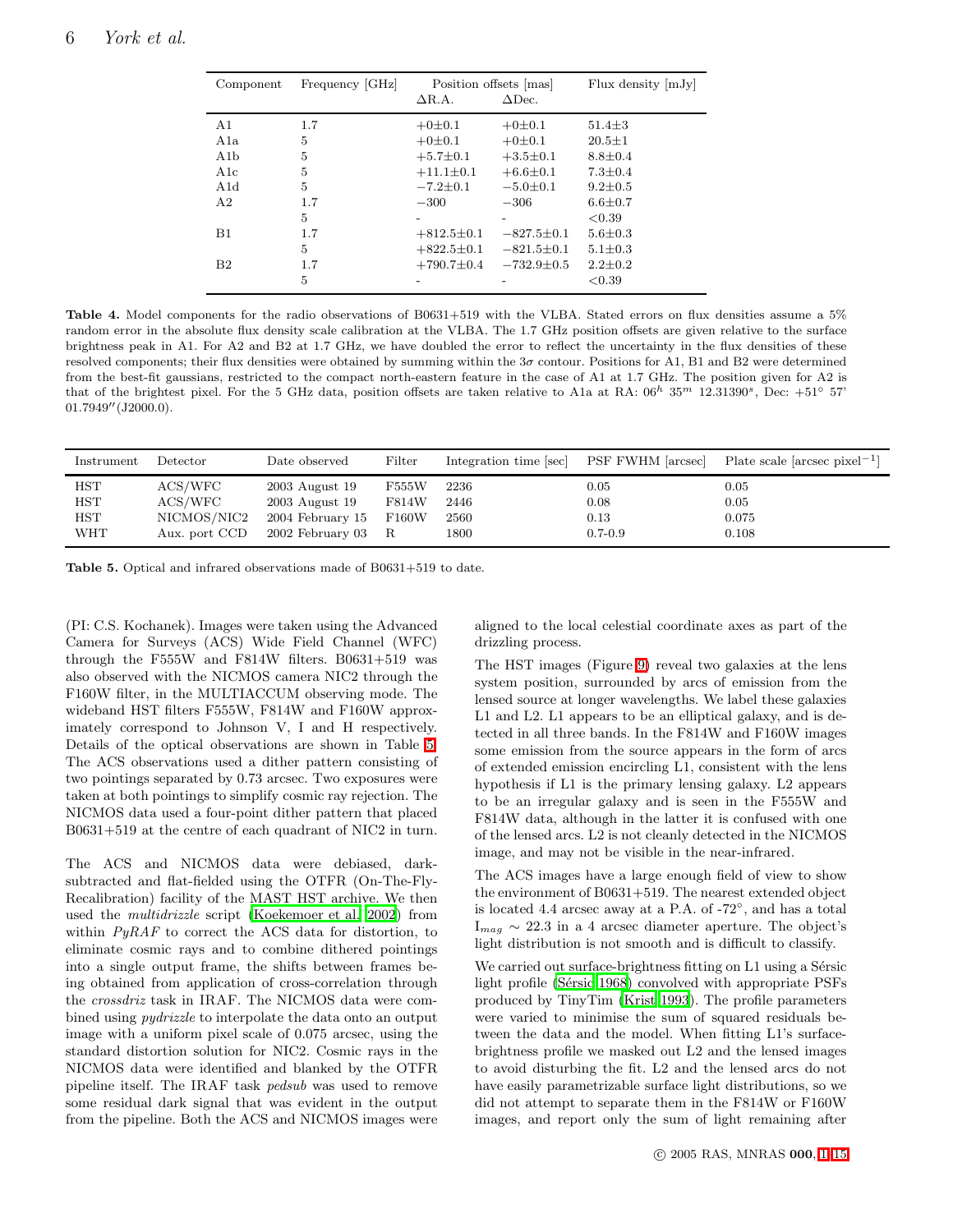

<span id="page-6-0"></span>Figure 9. HST images of B0631+519. The top row of images show the lens before subtraction of L1, while the bottom row shows the residuals after subtraction of the best-fit Sérsic profile. North is up and east is left. The images are  $3\times3$  arcsec in size, and are centred on L1.

| Parameter              |             | Filter      |             | Source                                                              |                |                | <b>Brightness</b> |                |
|------------------------|-------------|-------------|-------------|---------------------------------------------------------------------|----------------|----------------|-------------------|----------------|
|                        | $F555W$ (V) | F814W (I)   | F160W(H)    |                                                                     | V              | R.             |                   |                |
| Offset in R.A. [mas]   | $+360\pm80$ | $+380\pm80$ | $+360\pm80$ | Total                                                               | $22.1 \pm 0.1$ | $21.1 \pm 0.1$ | $19.9 \pm 0.1$    | $17.3 \pm 0.1$ |
| Offset in Dec. [mas]   | $-500\pm80$ | $-530\pm80$ | $-500\pm80$ | L1                                                                  | $22.8 \pm 0.1$ |                | $20.0 \pm 0.1$    | $17.8 \pm 0.1$ |
| Total magnitude        | 22.7        | 20.0        | 17.7        | L2                                                                  | $23.0 \pm 0.1$ |                |                   | >23            |
| Effective radius [mas] | 540         | 560         | 550         | $L2+$ images                                                        |                |                | $22.3 \pm 0.1$    |                |
| Ellipticity            | 0.09        | 0.17        | 0.12        | Images                                                              | >25            |                |                   | $18.3 \pm 0.1$ |
| Position angle         | $-48$       | $-53$       | $-57$       |                                                                     |                |                |                   |                |
| Power-law index        | 0.29        | 0.28        | 0.30        | <b>Table 7.</b> Results of photometry on B0631+519. The figures re- |                |                |                   |                |

<span id="page-6-1"></span>Table 6. Parameters of the best-fit Sérsic profiles fitted to L1 in the three HST images. A power-law index of 0.25 corresponds to a de Vaucouleurs surface-brightness profile. The total magnitudes are specified in the Johnson photometric system, corrected for galactic extinction. Position offsets are given relative to image A1.

<span id="page-6-2"></span>ported in this table were measured within a circular aperture of 4 arcsec diameter. For the total luminosity of the subtracted Sérsic models see Table [6.](#page-6-1) The WHT R-band magnitude was calculated using a Kron elliptical aperture 4.3 arcsec in (major axis) diameter. All figures have been corrected for galactic and, in the case of the WHT, atmospheric extinction. Non-detections are reported as lower limits on magnitude at the  $5\sigma$  level.

subtraction of L1. In the F555W image the arcs were not detected, so we used GAIA to fit an elliptical aperture to L2 (after L1 had been subtracted). The centroid of L2 was found to be −0.33 arcsec east and +0.74 arcsec north of L1. The axis ratio of the best-fit aperture was 0.56, with the major axis having a position angle −1.1◦ east of north. Table [6](#page-6-1) shows the properties of the Sérsic profiles subtracted from L1.

The ACS and NICMOS images following subtraction of L1 are shown in Figure [9.](#page-6-0) The Sérsic profile is a reasonable fit to the HST data, leaving maximum residuals of 3% and 4% of L1's peak brightness in the case of the F814W and F160W images respectively. The residuals are undetectable within the noise in the case of the F555W image, which has the lowest signal-to-noise ratio of all the HST observations.

We carried out aperture photometry on B0631+519, using a circular aperture 4 arcsec in diameter to measure the flux of the lens system as a whole, of the Sérsic model for L1 and of whatever light remained after subtraction of the Sérsic

model from the data. The measurements were converted into the Johnson magnitude system using published zero points for HST magnitude systems. Galactic extinction was estimated from [Schlegel, Finkbeiner & Davis \(1998\)](#page-14-6). The results are shown in Table [7.](#page-6-2) The differences in L1 magnitudes between Tables [6](#page-6-1) and [7](#page-6-2) are due to the fact that the values given in the latter are sums of the flux within finite apertures, while those in the former are equivalent to sums within infinite apertures.

The lens galaxy position with respect to the lensed images, when known, provides two constraints on simple parametric lens models under the assumption that the centre of (smoothly distributed) light and the centre of mass for a galaxy are coincident. Since the lens galaxy in B0631+519 is apparently radio-quiet, the radio and HST data must be overlaid as accurately as possible to establish the lens position. The lensed images at near-infrared and optical wavelengths exhibit no obvious point-like components that could be unambigiously aligned with the radio structure. We must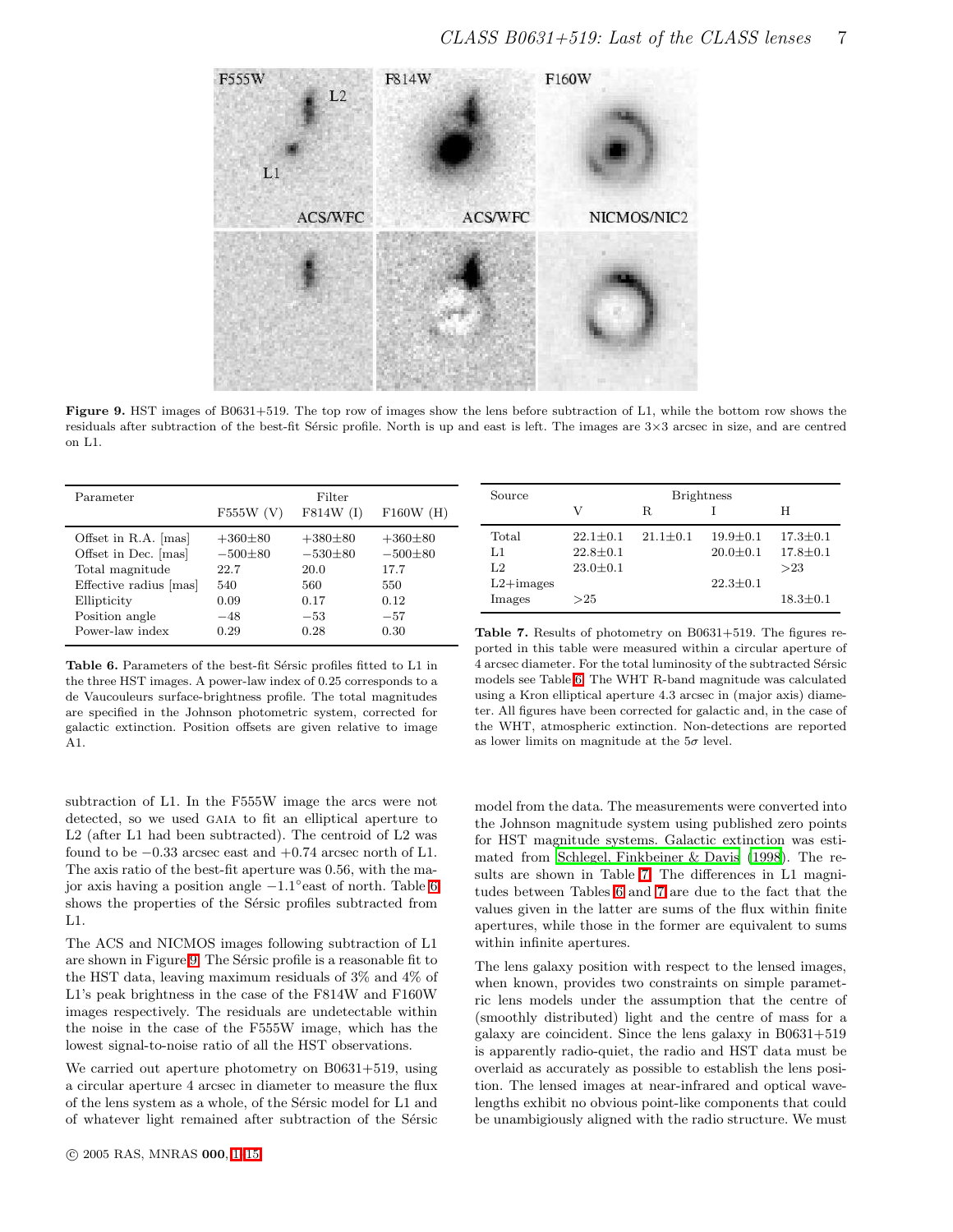

<span id="page-7-0"></span>Figure 5. Radio map of the 5 GHz VLBA observations taken on 2001 March 21, showing image A (top) and image B (bottom). The data were uniformly weighted. The beam-size is 3.8×3.4 mas oriented at P.A.  $+144^{\circ}$  and the RMS noise is 82  $\mu$ Jy beam<sup>-1</sup>. Contours are plotted at levels of (-3, 3, 4.5, 6.75, 10.1, 15.2, 22.8, 34.2, 51.3) times the RMS noise.

therefore rely on absolute astrometric calibration based on stars visible in the field to align the optical and near-infrared images with radio data.

We used the  $2MASS<sup>2</sup>$  catalogue with  $Starlink$ 's GAIA to establish an astrometric calibration for the ACS images (F555W and F814W filters). 2MASS positions have no significant systematic offsets with respect to the radio-based ICRF [\(da Silva Neto et al. 2005](#page-13-8)). The astrometric solutions were based on twelve star positions and had reported RMS errors of  $\pm 0.08$  arcsec in R.A. and declination, although examination of objects around the field indicated positional agreement between the two calibrated images to within 0.05 arcsec. In the case of NICMOS the relatively small field of view (19.5×19.5 arcsec) meant that only one star near to B0631+519 was imaged. The centre of this star was used as a reference to fix the absolute astrometry for the image. We estimate the astrometric error in the resulting solution for



<span id="page-7-1"></span>Figure 6. Radio maps of the 1.7 GHz VLBA observations taken on 2002 December 01. The data were naturally weighted. The synthesized beam is an elliptical gaussian sized 11.2×7.5 mas oriented with its major axis at a P.A. of +177◦. The RMS noise is  $64 \mu$ Jy beam<sup>-1</sup>. Contours are plotted at levels of  $(-3, 3, 4.5, 6.75,$ 10.1, 15.2, 22.8, 34.2, 51.3, 76.9, 115, 173) times the RMS noise.

<sup>2</sup> See:<http://pegasus.astro.umass.edu>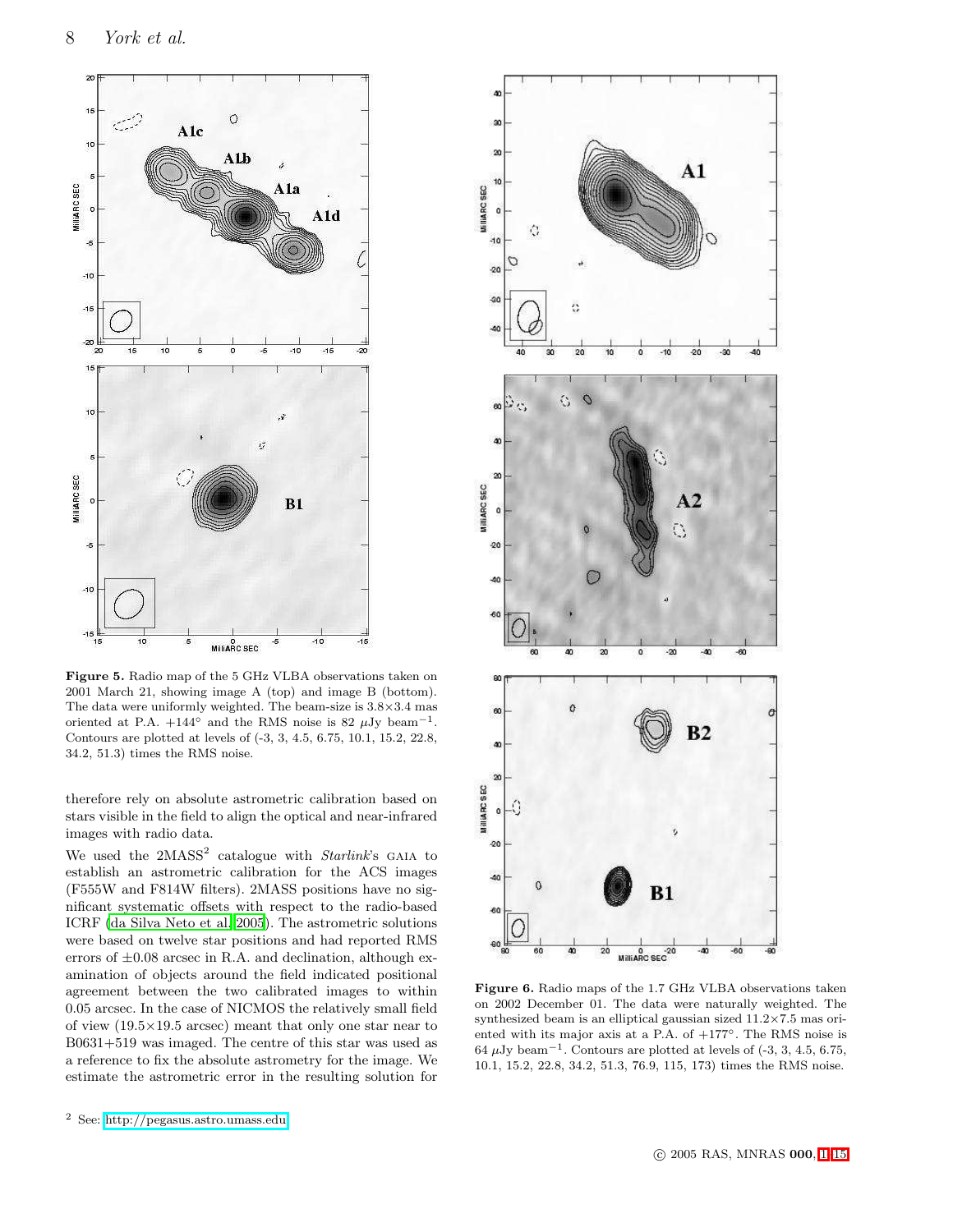

<span id="page-8-0"></span>Figure 7. The 1.7 GHz VLBA observations from 2002 December 01 plotted with the 5 GHz data from the same instrument. The 5 GHz data are shown in greyscale, while the 1.7 GHz data are shown contoured (with the same contour levels as in Figure [6\)](#page-7-1).



<span id="page-8-1"></span>Figure 8. Plot of the radio spectra of the various radio components identified in B0631+519. The total flux density is based on measurements at 327 MHz from WENSS [\(Rengelink et al. 1997](#page-14-10)), at 1.4 GHz from NVSS [\(Condon et al. 1998](#page-13-9)) and at 5 GHz from the GB6 survey [\(Gregory et al. 1996](#page-13-10)).

the drizzled NICMOS image at 0.08 arcsec, since the star's position on the sky was derived from the astrometrically calibrated ACS F555W image. The rotation of the image was checked by calculating the position angle of the vector from the field star to L1's position. This angle agreed with the same quantity measured from the ACS images to within 0.05◦ . Figure [10](#page-9-0) shows the 1.7 GHz MERLIN map overlaid on the ACS and NICMOS images.

Fitting Sérsic profiles to L1 gave us best-fit pixel positions for the galaxy centre in all three HST filters, which we converted into celestial coordinates using the absolute astrometric solutions from the HST images. The sky position of image A1 (from the 1.7 GHz VLBA observations) was then subtracted to leave L1's offset on the sky from A1. These off-

sets are reported in Table [6.](#page-6-1) The agreement between the offsets from the F555W and F160W images (which effectively share the same astrometric solution) and the disagreement between F555W and F814W suggests that the error in the galaxy position is dominated by the random error in the astrometric solutions for F555W and F814W; error contributions from the galaxy subtraction procedure and from the distortion solutions for each camera are negligible by comparison. The mean offset from A1 to L1 (based on the ACS data only) is  $+0.37\pm0.08$  arcsec in R.A. and  $-0.52\pm0.08$  arcsec in declination.

#### <span id="page-8-3"></span>3.3 Redshift-dependent properties of B0631+519

[McKean et al. \(2004](#page-14-11)) have obtained an optical spectrum of B0631+519 with the W. M. Keck telescope. They report the discovery of two distinct galaxies at two different redshifts. The first is an emission line galaxy at  $z=0.0896\pm0.0001$ ; and the second, which is the dominant source of emission in the spectrum, is an elliptical galaxy at  $z=0.6196\pm0.0004$ . These spectral classifications are consistent with the morphologies, colours and flux densities of the two foreground galaxies detected in the HST imaging. Therefore, we associate the  $z=0.0896$  emission line galaxy with L2, and the  $z=0.6196$  elliptical with L1. [McKean et al. \(2004](#page-14-11)) refer to these galaxies in redshift order as G1 and G2 respectively; in this paper we have swapped the name order because the HST imaging demonstrates that L1 (G2) is the primary lensing galaxy, something that was not obvious from the spectroscopy alone.

[McKean et al. \(2004](#page-14-11)) also discuss the tentative detection of a single emission line from the lensed source at  $5040\text{\AA}$ . Assuming that the line is either due to  $Ly\alpha$  or Mg II emission, they suggest 3.14 or 0.80 for the source redshift, respectively. However, further spectroscopy will need to be carried out to test these possibilities. We do not have enough (unambiguous) photometric information on the lensed images to attempt to choose between these possibilites by using photometric redshift techniques, but, in the absence of further spectroscopy, we can attempt to constrain the source redshift by determining the rest-frame luminosity  $L$  of  $L1$  and converting it into a velocity dispersion  $\sigma$  using the fundamental plane of elliptical galaxies [\(Djorgovski & Davis 1987](#page-13-11); [Dressler et al. 1987\)](#page-13-12). This approach has been used before by [Tonry & Kochanek \(2000\)](#page-14-12) to estimate the source redshift in CLASS B1938+666.

We converted the apparent magnitudes of L1 and L2 as measured by the HST (after translation into Johnson filters V, I and H, and following application of extinction corrections) into absolute magnitudes measured in Johnson B using

<span id="page-8-2"></span>
$$
M_B = m_Q - 5 \log \left( \frac{D_L(z)}{10pc} \right) - K_{BQ}(z),\tag{1}
$$

where  $M_B$  is the predicted absolute magnitude of the object in B,  $m_Q$  is the apparent magnitude of the object in some filter Q,  $D_L(z)$  is the luminosity distance<sup>3</sup> to the object at redshift z and  $K_{BQ}(z)$  is the K-correction from the object's

<sup>3</sup> All cosmological distances in this paper were calculated assuming a flat universe with  $\Omega_m = 0.27$  and  $\Omega_{\lambda} = 0.73$ .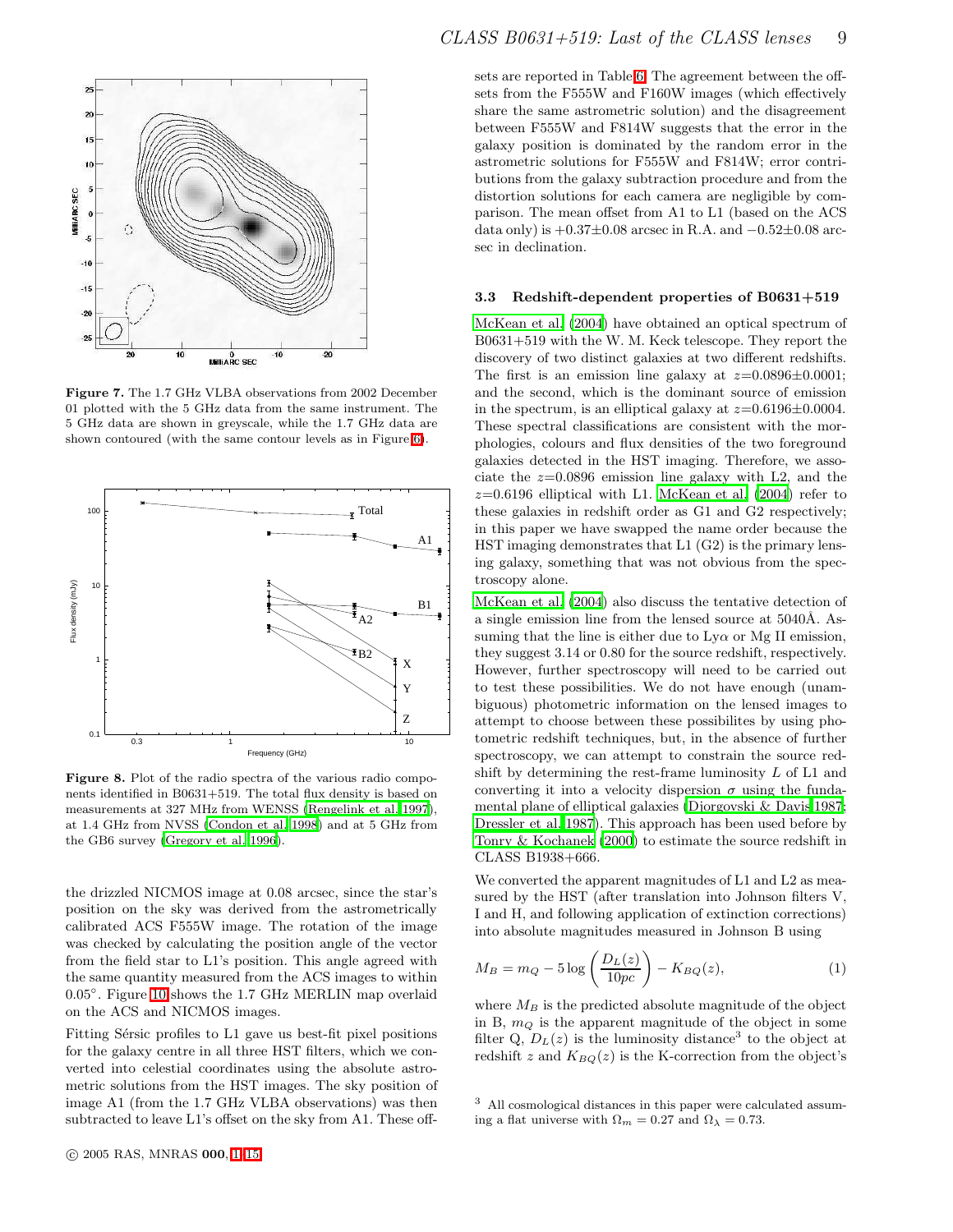



F160W

<span id="page-9-0"></span>

Figure 10. The MERLIN 1.7 GHz radio data (contoured) overlaid on the NICMOS and ACS images (greyscale). The ACS images cover 2.45×2.45 arcsec, while the NICMOS image covers 2.475×2.475 arcsec. All images are centred on L1. North is up and east is left.

redshift and filter Q to the rest-frame in B. We adopt the redshifts of [McKean et al. \(2004\)](#page-14-11) for L1 and L2. The Kcorrections were calculated using the synphot package in IRAF, together with template spectra for L1 and L2 from [Bruzual & Charlot \(1993\)](#page-13-13) and [Kinney et al. \(1996](#page-13-14)).

The K-correction for L1 was obtained from the model elliptical galaxy spectra of [Bruzual & Charlot \(1993](#page-13-13)), who provide multiple templates with various star formation histories and initial mass functions (IMFs). We selected the template that produced the lowest scatter in the predicted rest-frame B magnitudes for L1 amongst the three filters (F555W, F814W and F160W). The optimum template gave an RMS scatter amongst the three filters of ∼ 0.02 mag, and was generated assuming a Salpeter IMF with mass range from 0.1 to 125  $M_{\odot}$ , in which star formation took place >5 Gyr ago during a burst lasting 1 Gyr. The templates were used solely to obtain a spectral K-correction; no correction for luminosity evolution was applied.

The K-correction for L2 was estimated using the starburst galaxy spectrum templates of [Kinney et al. \(1996](#page-13-14)). Since there are several templates provided, each having differing amounts of internal extinction, we again selected the template that produced the lowest scatter in the predicted restframe B magnitudes for L2, but between the F555W and F814W filters only. This optimum template had  $0.15 < E(B-$ V) < 0.25 and the resulting scatter was ∼0.01 mag. Again, no luminosity evolution correction was applied.

Applying Equation [1](#page-8-2) to the HST photometry we find a rest-frame magnitude  $M_B = -20.57 + 5 \log h \pm 0.1$  for L1, and  $M_B = -13.95 + 5 \log h \pm 0.1$  for L2, where we use  $H_0 = 100h \text{ km s}^{-1} \text{Mpc}^{-1}$ . We compare this to the local characteristic absolute magnitude in B measured in the rest frame,  $M_*$ ; [Rusin et al. \(2003](#page-14-13)) use lens galaxies to find a value of  $M_* = -19.7 + 5 \log h \pm 0.29$ , which implies a luminosity for L1 of  $2.2 \pm 0.2L_*$ , and  $5.0 \pm 0.5 \times 10^{-3}L_*$  for L2, where  $L_*$  is the luminosity corresponding to  $M_*$ .

The fundamental plane is defined by

$$
\log R_e = \alpha \log \sigma_c + \beta < \mu > \varepsilon + \gamma,\tag{2}
$$

in which  $R_e$  is the effective radius (the radius containing half the total light) of the galaxy in kpc,  $\sigma_c$  is the central velocity dispersion of the luminous matter,  $\langle \mu \rangle_e$  is the galaxy's effective surface brightness in mag arcsec<sup>-2</sup>, and  $\alpha$ ,  $\beta$  and  $\gamma$  are empirically determined constants. The effective surface brightness is the mean surface brightness within the effective radius, and is given by

$$
\langle \mu \rangle_e = m_Q - K_{BQ}(z) + 2.5 \log 2\pi + 5 \log r_e - 10 \log(1+z), (3)
$$

in which  $r_e$  is the effective radius in arcseconds, and  $m_Q$ is the total magnitude of the object (i.e. the magnitude within an infinite aperture). We have used the total magnitude derived from the Sérsic fits, on the assumption that the extrapolation introduces minimal additional error compared to the uncertainties in K-corrections and magnitude system zero points. We do not apply an evolution correction to  $\langle \mu \rangle_e$ . We adopt the values for  $\alpha$ ,  $\beta$  and  $\gamma$  found by [Bender et al. \(1998](#page-13-15)) for local ellipticals,  $\alpha = 1.25, \beta = 0.32,$  $\gamma = -8.895$  for  $H_0 = 50$  km s<sup>-1</sup>Mpc<sup>-1</sup>. The fundamental plane remains valid at redshifts comparable to that of L1 (eg [Treu et al. 1999](#page-14-14)). Assuming that L1 lies precisely on the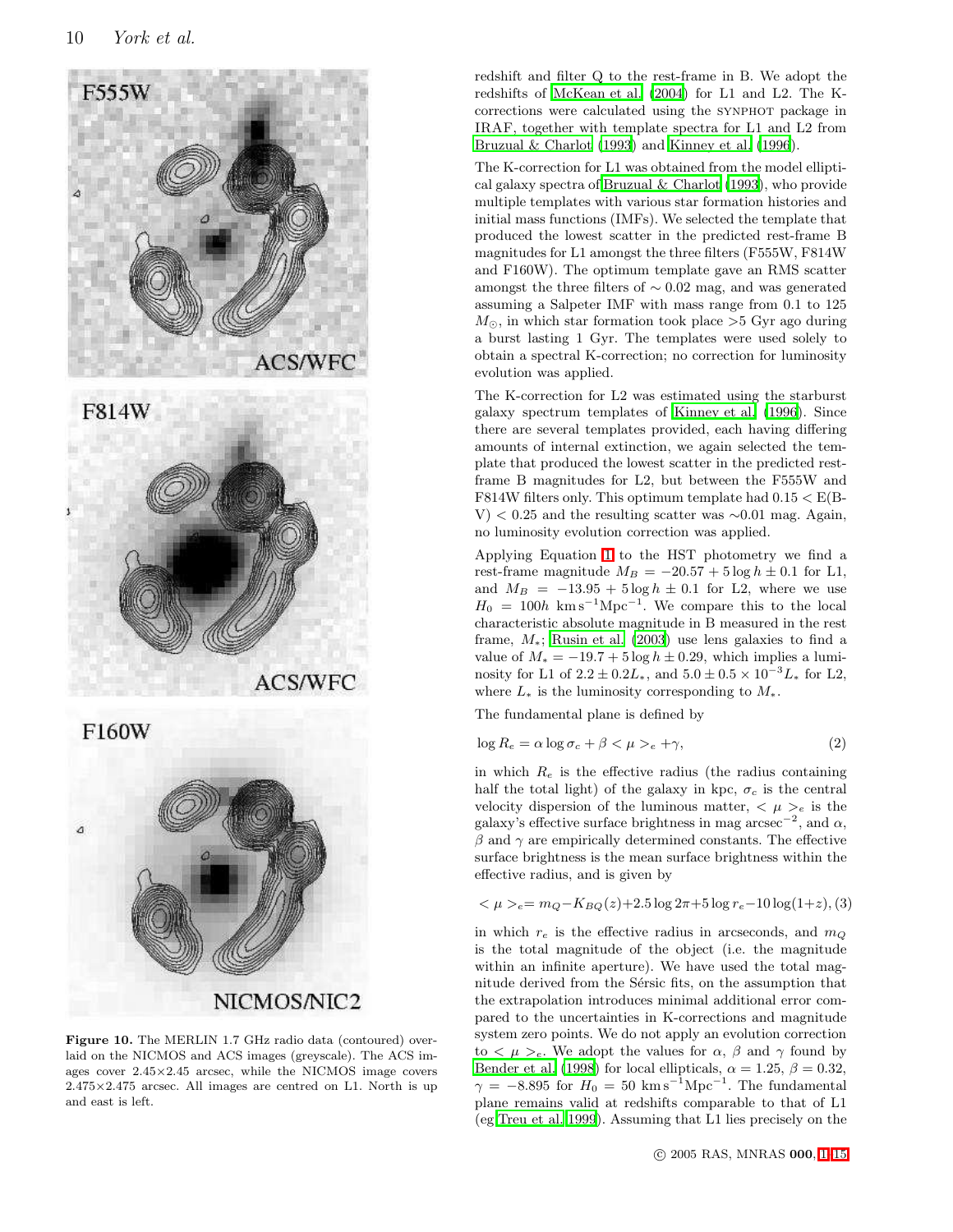

<span id="page-10-1"></span>**Figure 11.** Velocity dispersion of L1 ( $\sigma_{iso}$ ) as a function of source redshift  $(z_s)$ , assuming an isothermal mass distribution in the lens. The shaded area represents the velocity dispersion derived from the fundamental plane at the 95% confidence level when  $h =$ 0.7. Assuming an isothermal mass distribution, we find  $z_s > 1.2$ with 95% confidence.

fundamental plane, we use the results from the Sérsic fits to estimate  $\sigma_c = 117^{+24}_{-20} h^{-0.8}$ .

We make an assumption of isothermality for the lens galaxy L1 in order to estimate the source redshift. Lens galaxies are typically found to have mass profiles within 15% of isothermal within the radius of the lensed images [\(Rusin et al.](#page-14-15) [2002](#page-14-15); [Koopmans & Treu 2003](#page-14-16); [Rusin, Kochanek & Keeton](#page-14-17) [2003](#page-14-17); [Treu & Koopmans 2004](#page-14-18); [Rusin & Kochanek 2004](#page-14-19)). For an isothermal galaxy we can relate (dynamical) velocity dispersion to a function of the source redshift [\(Kormann, Schneider & Bartelmann 1994](#page-14-20)), because the velocity dispersion determines the angular separation of lensed images,  $\Delta\theta$ , through

$$
\Delta \theta = 8\pi \left(\frac{\sigma_{iso}}{c}\right)^2 \frac{D_{ls}}{D_s},\tag{4}
$$

where  $\sigma_{iso}$  is the velocity dispersion of the isothermal mass (not necessarily equal to  $\sigma_c$ ), and  $D_{\rm ls}$  and  $D_{\rm s}$  are the angular size distances from the lens to the source and from the observer to the source respectively. In Figure [11](#page-10-1) we have used this relation with the observed image splitting to plot the expected  $\sigma_{iso}$  as a function of source redshift for  $h = 0.7$ , assuming that  $\sigma_c$  and  $\sigma_{iso}$  are approximately equal [\(Kochanek 1994](#page-13-16)). We also plot the two source redshifts suggested by [McKean et al. \(2004](#page-14-11)), which between them conveniently span much of the plausible source redshift space. The estimated velocity dispersion of L1 implies that the source redshift  $z_s$  is greater than 1.2 at 95% confidence; a source with  $z_s = 0.8$  would require the lens to have a velocity dispersion of  $\sim$ 330 kms<sup>-1</sup>, assuming that L1 is isothermal.

The data available favour a high source redshift, but further spectroscopy will be essential if the radio source proves to be time-variable, since then B0631+519 would be a potential target for attempts to measure the Hubble constant. A spectroscopic source redshift would also be valuable for normalising mass models of this system.

## <span id="page-10-0"></span>4 LENS MODELLING OF B0631+519

In this Section we seek to demonstrate that the lens hypothesis is a plausible explanation for the radio emission seen from B0631+519, by comparing the predictions of simple parametric mass models to the observations. We fit mass models to the 5 GHz MERLIN data on A1, A2, B1 and B2 because these images are relatively compact. We then take the optimum mass model fitted to the radio data and use it to invert the Einstein ring seen in the NICMOS F160W image by applying semi-linear inversion techniques [\(Warren & Dye](#page-14-21) [2003](#page-14-21); [Treu & Koopmans 2004](#page-14-18); [Koopmans 2005](#page-14-22)). Finally, we use the mass model to examine L1's mass to light ratio. The unknown source redshift means that the estimated time delays, as well as L1's mass (within the Einstein radius) and its mass-to-light ratio are scaled by factors that depend on  $z<sub>s</sub>$  through combinations of the angular diameter distances between source, lens and observer. We therefore quote the affected quantities for  $z_s = 0.80$  and  $z_s = 3.14$ .

## 4.1 Mass modelling using the 5 GHz MERLIN data

When fitting a mass model to the radio observations, the observed image positions are back-projected to the source plane through the current mass model. These back-projected images are used to update positions and flux densities of the model sources, and the updated sources are then projected forward onto the image plane and compared to the observed image positions and flux densities through a standard imageplane  $\chi^2$  statistic [\(Kochanek 1991\)](#page-13-17). The statistic is defined over N images having angular positions  $\theta_i$  (i = 1...N) and flux densities  $s_i$  by

$$
\chi^2 = \sum_{i=1}^N \frac{|\theta_i - \theta'_i|^2}{\sigma_{pi}^2} + \sum_{i=1}^N \frac{|s_i - s'_i|^2}{\sigma_{fi}^2},\tag{5}
$$

where the primed quantities are values predicted by the lens model being evaluated and the  $\sigma_{ni}$  and  $\sigma_{fi}$  quantities account for errors in positions and flux densities respectively. The lens model parameters are iteratively optimised by a downhill simplex method [\(Press, Flannery & Teukolsky](#page-14-23) [1986](#page-14-23)) until a minimum is found. In this approach we assume that the observed images are unresolved, which is clearly the case for A1 and B1 in the MERLIN 5 GHz data. A2 and B2 are slightly resolved but are still well-represented by Gaussian models. Components A1a, A1b, A1c and A1d will become useful if future high-resolution VLBI observations are able to resolve B1 into corresponding images. Without observed counterparts in B, the VLBA sub-components in A1 cannot yet be used to constrain the lens model. Images X, Y and Z are very extended and would be best treated using tools such as LensMEM [\(Wallington, Kochanek & Narayan](#page-14-24) [1996](#page-14-24)) or LensClean [\(Kochanek & Narayan 1992](#page-13-18); [Wucknitz](#page-14-25) [2004](#page-14-25)).

Because A1 and B1 do not arise from the same source as A2 and B2, this system has fewer degrees of freedom immediately available than for a single quadruply imaged source. We ignore any contribution L2 might make to the lens effect and treat L1 as a singular isothermal ellipsoid (SIE; [Kormann, Schneider & Bartelmann 1994\)](#page-14-20). We allow the lens position to vary freely. The constraints available for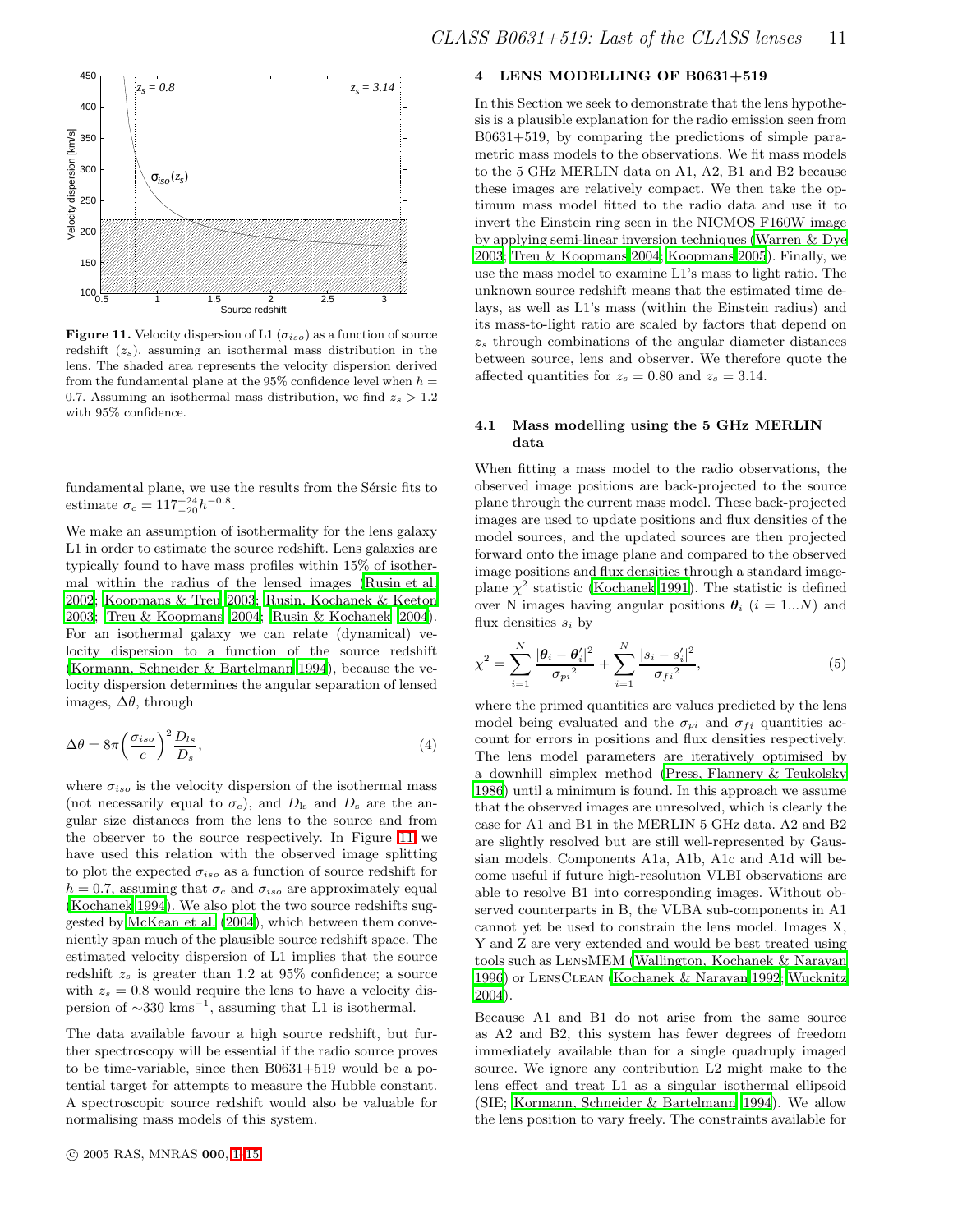| Model                                                                                                                                                         | SIE                                                                                        | $SIE + shear$                                                                                                                              |
|---------------------------------------------------------------------------------------------------------------------------------------------------------------|--------------------------------------------------------------------------------------------|--------------------------------------------------------------------------------------------------------------------------------------------|
| Lens offset in $R.A.$ [mas]<br>Lens offset in Dec. [mas]<br>Critical radius [mas]<br>Ellipticity<br>Lens P.A.<br>Shear strength<br>Shear P.A.<br>$\chi^2/\nu$ | $+398+23$<br>$-519\pm5$<br>$603+2$<br>$0.13 \pm 0.03$<br>$-57.1 \pm 0.1^{\circ}$<br>0.41/1 | $+370$ (fixed)<br>$-520$ (fixed)<br>$605 + 3$<br>$0.07 + 0.04$<br>$-28\pm12^{\circ}$<br>$0.03 \pm 0.01$<br>$-81 \pm 0.5^{\circ}$<br>0.07/1 |
|                                                                                                                                                               |                                                                                            |                                                                                                                                            |

<span id="page-11-0"></span>Table 8. Lens models for B0631+519. Lens position offsets are given with respect to image A1. Position angles are measured east of north. The errors in the lens parameters were estimated using Monte Carlo simulations.

this simple lens model are then four sets of image positions and flux densities. The free parameters are the positions and flux densities for two sources, the lens position, the lens mass scale and the position-angle and ellipticity of the mass distribution. The number of degrees of freedom,  $\nu$ , is therefore 1. We allow 20% errors on image flux densities to account for possible source variability, and we use the positions and position errors derived from the MERLIN 5 GHz data for A1, A2, B1 and B2 (because the VLBA observations resolve A2 and B2). The model parameters are shown in Table [8,](#page-11-0) and the lens is illustrated in Figure [12.](#page-11-1) The optimum model has a reduced  $\chi^2$  of 0.41, with roughly equal contributions from flux densities and image positions.

Next, we fixed the galaxy position to that determined optically in Section [3,](#page-4-0) and added an external shear to the model. This SIE+shear model was then fitted to the MERLIN image positions and flux densities. The optimum model had a reduced  $\chi^2$  of only 0.07 for 1 degree of freedom, suggesting that the random errors on the constraints were overestimated. Reducing the flux density errors from 20% to 5% results in a reduced  $\chi^2$  of 0.5 which is dominated by the contributions from the image positions. The optimum model parameters do not change significantly when the flux density errors are reduced. The optimum model parameters are listed in Table [8](#page-11-0) and the model is illustrated in Figure [12.](#page-11-1) We note that the position of the best SIE-only lens is consistent with the optical lens position within the errors. The time delay between A1 and B1 is predicted to be 10.2  $h^{-1}$ days with the SIE model or 8.5  $h^{-1}$  days with the SIE+shear model for a source redshift of 3.14.

The lens modelling we have performed shows that the A1, A2, B1 and B2 components can be understood as lensed images of two distinct sources. It seems that A1 and B1 are images of a compact radio core having a flat (synchrotron self-absorbed) spectrum, while A2 and B2 arise from a more extended region of emission to the west of the core, probably a radio lobe. Images A1 and A2 have positive parity, while images B1 and B2 have negative parity. Incorporating images X, Y and Z is more difficult because they are all relatively extended compared to the A and B images, and the radio spectra indicate that these images arise from a third source. Back-projecting the positions of the Y and Z images (from the 1.7 GHz MERLIN data) to the source plane, along with the brightest point on arc X, produces an approximate source position of  $+0.41''$ east and  $-0.49''$ north relative to



<span id="page-11-1"></span>Figure 12. Lens models applied to B0631+519. The upper panel shows the best single SIE model. The lower panel shows the best SIE+shear model when the lens galaxy position is fixed to the measured optical/infrared galaxy position. The ellipse in each panel is the 4-image critical curve. The dashed contour lines represent the time delay surface of the lens relative to image A1. The contours in the upper panel begin at 1.23  $h^{-1}$  days (for the first contour surrounding A1/A2) and increase in steps of 2.05  $h^{-1}$ days. In the lower panel, the first contour surrounding A1/A2 represents 1.11  $h^{-1}$  days and the contours increase in steps of 1.88  $h^{-1}$  days. The contour levels are calculated for a source redshift of 3.14, and should be multiplied by a factor of 3.5 for  $z_s = 0.80$ . The lensed images are represented by filled circles. The inset diagram shows the source plane; the astroid curve is the 4-image caustic, and filled circles represent the modelled source positions. The estimated position of the source responsible for images Y, Z and the arc X is marked by a light grey filled circle.

A1 (marked on Figure [12\)](#page-11-1). The model thus suggests that the X, Y and Z images are produced by a counter-lobe on the eastern side of the source that happens to lie inside the 4-image caustic. With only the VLA data, showing X and Y but no Z, a model involving emission only on the western side of the source's core might also be plausible.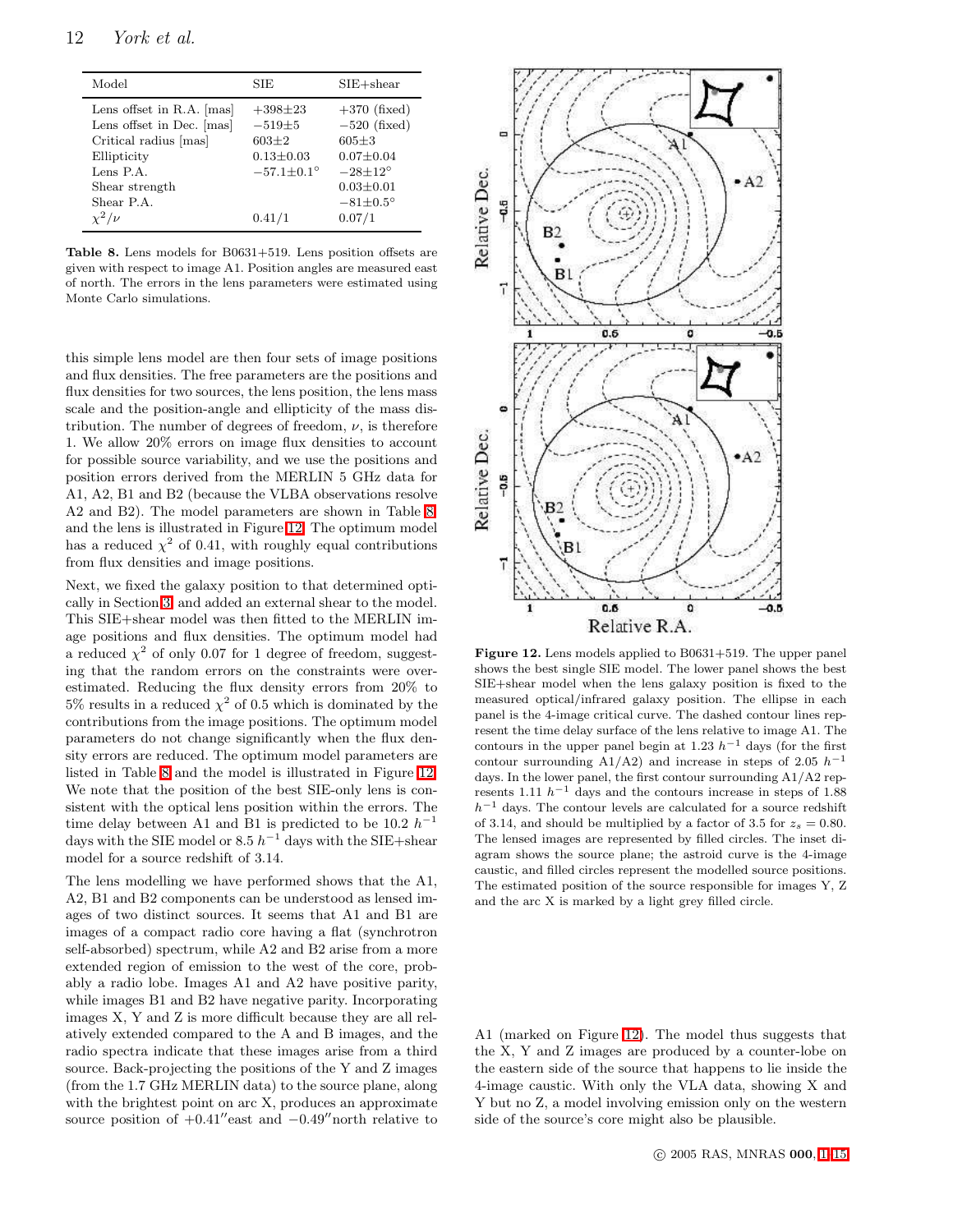### 4.2 Non-parametric de-lensing of the Einstein ring

The blue color of galaxy L2 and its consequent apparent absence in the HST-NICMOS F160W image, allows us to make use of the infrared Einstein ring to further test the validity of the lens mass model of CLASS 0631+519, which is based on the MERLIN radio data alone.

The Einstein ring is de-lensed (see [Warren & Dye 2003;](#page-14-21) [Treu & Koopmans 2004;](#page-14-18) [Koopmans 2005\)](#page-14-22), using the SIE plus shear model from Table [8.](#page-11-0) It is stressed that the lens mass model is not adjusted in any way to better fit the observed Einstein ring. A TinyTim generated PSF is used to account for blurring of the image. The structure of the Einstein ring is remarkably well reproduced (Figure [13\)](#page-12-1), given that the lens mass model was only fitted to the radio jet structure. Despite the overall good quality of the reconstruction, a clear deviation from the model is found in the residual image, just north of L1 on the Einstein ring and slightly offset from the position of L2. Neither varying the mass model, nor alleviating the regularization can remove the feature completely.

We propose two possible explanations for this apparent "anomaly": (a) it is due to residual emission from  $L2 - \text{still}$ present at a low level in the NICMOS-F160W image – or a dwarf-galaxy associated with L1, or (b) it is due to a smallscale perturbation of the lens mass model by the presence of L2, creating an anomaly in the ring [\(Koopmans 2005](#page-14-22)) similar to flux-ratio anomalies in compact lensed sources (e.g. [Mao & Schneider 1998](#page-14-26)). Although the first explanation(s) can not be completely excluded, the anomaly is situated near the brightness peak of the Einstein ring, appears to follow the curvature of the ring and is offset from the centroid of L2. Each of these observations seem to support the second explanation. As shown in [Koopmans \(2005](#page-14-22)), one would indeed expect such anomalies in Einstein rings, as a result of tiny perturbations of the dominant lens potential. The foreground galaxy L2 could provide the required perturbation. A full analysis of the nature of the anomaly, however, is beyond the scope of this paper.

## 4.3 Mass to light ratio of L1

We have sufficient information to estimate the B-band massto-light ratio of L1 in the region enclosed by the lensed images. The mass M between the lensed images of a source (in the case of a circularly symmetric lens) is related to the image separation  $\Delta\theta$  and the angular diameter distances  $D_l$ (observer to lens),  $D_s$  (observer to source) and  $D_{ls}$  (lens to source) by

<span id="page-12-2"></span>
$$
M = 3.074 \times 10^7 \frac{D_l D_s}{D_{ls}} (\Delta \theta)^2,
$$
 (6)

where  $\Delta\theta$  is given in arcseconds. The estimate is significantly affected by the unknown source redshift (but not by assumptions concerning the distribution of mass inside the radius of the images). The ratio of angular diameter distances in Equation [6](#page-12-2) decreases by a factor of ∼3.5 when the source redshift is increased from 0.8 to 3.14. We therefore estimate the lensing mass using both of the suggested redshifts for the source listed in [McKean et al.](#page-14-11) [\(2004](#page-14-11)), since they conveniently span most of the range of



<span id="page-12-1"></span>Figure 13. Non-parametric lens reconstruction of CLASS B0631+519. Top-left: The galaxy-subtracted NICMOS image of the Einstein ring. Top-right: The best reconstruction of the observed Einstein ring. Bottom-left: The residuals between observations and the model. Bottom-right: The reconstructed source brightness distribution. For the source reconstruction, we use a  $30 \times 30$  pixel grid with a scale of 0.02 arcsec pix<sup>-1</sup>. We mask all image pixels below  $3\sigma$  (indicated in the image reconstruction;  $\sigma = 0.011$  counts pix<sup>-1</sup>). The regularization parameter for the source is  $\lambda_s = 0.04$ , resulting in  $\chi^2/\text{d.o.f.} \approx 1$ . We use a regularization matrix that minimizes the curvature of the source (see [Koopmans 2005\)](#page-14-22). Note that a significant "anomaly" is left in the residual image (see text). The two circles in the residual image indicate the centroids of L1 (at the origin of the plot) and L2 at  $-0.33$  arcsec east,  $+0.74$  arcsec north of L1

plausible source redshifts. The separation between images A1 and B1 is 1.162±0.003 arcsec, which at the redshift of L1 corresponds to a linear distance of  $5.6h^{-1}$  kpc. From Equation [6](#page-12-2) we estimate the mass of L1 within the images at  $2.17\pm0.01\times10^{11}h^{-1}$   $M_{\odot}$  using a source redshift of  $z_s=0.80$ or  $6.27 \pm 0.03 \times 10^{10} h^{-1}$   $M_{\odot}$  using  $z_s = 3.14$ . Combining these estimates with the rest frame B-band absolute mag-nitudes derived from the Sérsic profile fits in Section [3.3](#page-8-3) (corrected for a 1.16 arcsec diameter aperture) produces estimates for the mass-to-light ratio of L1 in the B filter of  $15\pm2h M_{\odot}/L_{\odot}$  using  $z_s = 0.80$ , or  $4.3\pm0.4h M_{\odot}/L_{\odot}$  using  $z_s = 3.14$ . We have taken the absolute magnitude of the Sun in B to be 5.54. The mass-to-light ratio estimates apply to the central region of L1 encircled by the lensed images (i.e. that within a mean radius of 2.8  $h^{-1}$  kpc from L1's centre). Both figures are comparable with  $M/L$  estimates from local ellipticals [\(Gerhard et al. 2001](#page-13-19)), although the figure for  $z_s = 3.14$  is relatively low given  $h = 0.7$ .

## <span id="page-12-0"></span>5 CONCLUSIONS

Together the radio and optical/near-infrared observations presented here show that CLASS B0631+519 can be understood as a gravitational lens system. A simple SIE+shear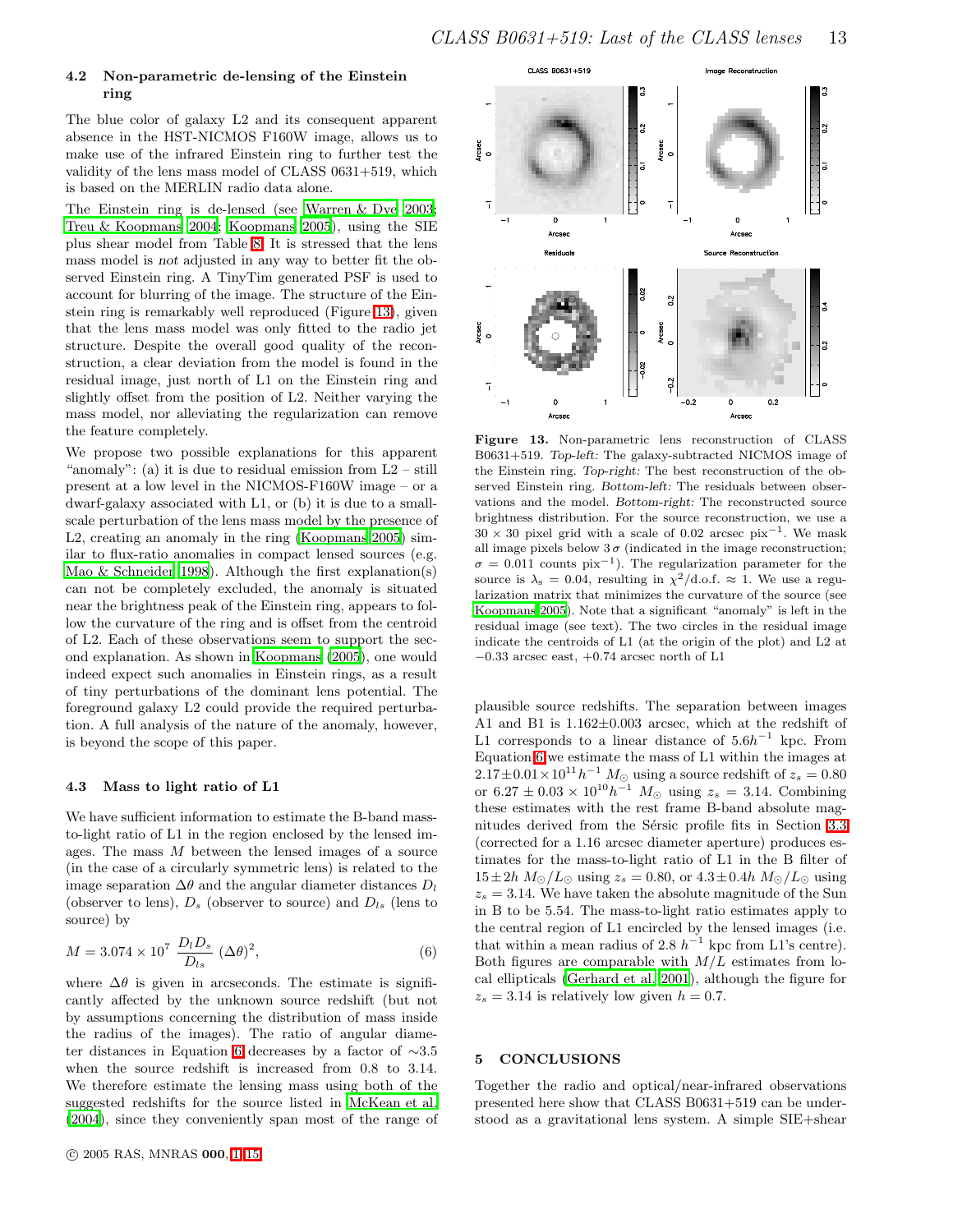mass model successfully reproduces features of the radio observations, and a non-parametric approach to the nearinfrared data has identified the perturbing effect of L2 on the smooth lensing properties of the system. The mass modelling done so far leads us to conclude that the background radio source probably consists of three radio components in a classic double-lobed core-jet arrangement. The eastern lobe is located inside the quad-image caustic for the system and is lensed into the arc X and the more compact images Y and Z. The core region is doubly imaged into A1 and B1, while the western lobe is lensed into images A2 and B2. The magnification provided by the lens and the high resolution of the VLBA has allowed identification of the flat-spectrum AGN core and revealed jet components from both the approaching and the receding jets. The near-infrared source centre coincides with the radio source positions to within the errors.

The wealth of constraints available means that this system will benefit from application of deconvolution/inversion techniques that can utilise the extended images seen in the radio data. Having a good mass model for this system will allow us insights into the mass distributions of ellipticals at redshifts of 0.6, information that is not readily available in any other way. The hints of radio source variability mean that it may be possible to determine a radio time delay and use it to measure the Hubble constant.

This lens system is relatively unusual in having two galaxies of different redshifts present along the line of sight to the source, a situation that also occurs in CLASS B2114+022 [\(King et al. 1999](#page-13-20); [Augusto et al. 2001\)](#page-13-21) and in PKS 1830- 211 [\(Pramesh Rao & Subrahmanyan 1988](#page-14-27)). In B2114+022 the effect of the nearer lens is much more significant than in B0631+519 [\(Chae, Mao & Augusto 2001](#page-13-22)). In PKS 1830- 211 the nearer lens was detected through its HI absorption [\(Lovell et al. 1996](#page-14-28)) at a redshift of 0.19 (the main lensing galaxy has a redshift of 0.886). The correct interpretation of the optical data in PKS 1830-211 is presently unclear, although the main lens is certainly a face-on spiral [\(Winn et al. 2002](#page-14-29); [Courbin et al. 2002](#page-13-23)).

Although L2 appears to have a relatively minor influence on the lensing properties of B0631+519, the radio emission from the lensed source must pass through L2's ISM. Searches for molecular absorption lines may be worthwhile to provide extra information on the nature of this galaxy. The mass distribution in L2 may well be constrainable with further non-parametric modelling work.

## ACKNOWLEDGMENTS

The authors would like to thank Shude Mao for useful discussions, and the referee, Stephen Warren, for comments that improved the clarity of the paper. MERLIN is a UK National Facility operated by the University of Manchester on behalf of PPARC. The VLA and VLBA are operated by the National Radio Astronomy Observatory for Associated Universities Inc. under a co-operative agreement with the National Science Foundation. This research used observations with the Hubble Space Telescope, obtained at the Space Telescope Science Institute, which is operated by Associated Universities for Research in Astronomy, Inc, under NASA contract NAS 5-26555; these observations are associated with HST programme 9744. The William Herschel Telescope is operated on the island of La Palma by the Isaac Newton Group in the Spanish Observatorio del Roque de los Muchachos of the Instituto de Astrofisica de Canarias. This research has made use of the NASA/IPAC extragalactic data base (NED) which is operated by the Jet Propulsion Laboratory, Caltech, under contract with the National Aeronautics and Space Administration. This publication makes use of data products from the Two Micron All Sky Survey, which is a joint project of the University of Massachusetts and the Infrared Processing and Analysis Center/California Institute of Technology, funded by the National Aeronautics and Space Administration and the National Science Foundation. This work was supported by the European Community's Sixth Framework Marie Curie Research Training Network Programme, Contract No. MRTN-CT-2004-505183 "ANGLES". RDB is supported by NSF grants AST-0206286 and AST-0444059. TY, JPM, MAN and PMP acknowledge the receipt of PPARC studentships.

### <span id="page-13-21"></span><span id="page-13-0"></span>REFERENCES

- <span id="page-13-15"></span>Augusto P., et al., 2001, MNRAS, 326, 1007
- Bender R., Saglia R.P., Ziegler B., Belloni P., Greggio L., Hopp U., Bruzual G., 1998, ApJ, 493, 529
- <span id="page-13-3"></span>Browne I.W.A., Wilkinson P.N., Patnaik A.R., Wrobel J.M., 1998, MNRAS, 293, 257
- <span id="page-13-2"></span>Browne I.W.A., et al., 2003, MNRAS, 341, 13
- <span id="page-13-13"></span>Bruzual A.G., Charlot S., 1993, ApJ, 405, 538
- <span id="page-13-22"></span><span id="page-13-9"></span>Chae K.-H., Mao S., Augusto P., 2001, MNRAS, 326, 1015
- Condon J.J., Cotton W.D., Greisen E.W., Yin Q.F., Perley R.A., Taylor G.B., Broderick J.J., 1998, AJ, 115, 1693
- <span id="page-13-23"></span>Courbin F., Meylan G., Kneib J.P., Lidman C., 2002, ApJ, 575, 95
- <span id="page-13-8"></span>da Silva Neto D.N., Andrei A.H., Assafin M., Vieira Martins R., 2005, A&A, 429, 739
- Djorgovski S.G., Davis M., 1987, ApJ, 313, 59
- <span id="page-13-12"></span><span id="page-13-11"></span>Dressler A., Lynden-Bell D., Burstein D., Davies R.J., Faber S.M., Terlevich R.J., Wegner G., 1987, ApJ, 313, 42
- <span id="page-13-19"></span>Gerhard O., Kronawitter A., Saglia R.P., Bender R., 2001, AJ, 121, 1936
- <span id="page-13-10"></span>Gregory P.C., Scott W.K., Douglas K., Condon J.J., 1996, ApJS, 103, 427
- <span id="page-13-6"></span>Högbom J.A., 1974, A&AS, 15, 417
- <span id="page-13-4"></span>King L.J., Browne I.W.A., Muxlow T.W.B., Narasimha D., Patnaik A.R., Porcas R.W., Wilkinson P.N., 1997, MN-RAS, 289, 450
- <span id="page-13-5"></span>King L.J., et al., 1998, MNRAS, 295, L41
- <span id="page-13-20"></span>King L.J., Browne I.W.A., Marlow D.R., Patnaik A.R., Wilkinson P.N., 1999, MNRAS, 307, 225
- <span id="page-13-14"></span>Kinney A.L., Calzetti D., Bohlin R.C., McQuade K.,
- Storchi-Bergmann T., Schmitt H.R., 1996, ApJ, 467, 38
- <span id="page-13-17"></span>Kochanek C.S., 1991, ApJ, 373, 354
- <span id="page-13-16"></span>Kochanek C.S., 1994, ApJ, 436, 56
- <span id="page-13-7"></span>Kochanek C.S., Dalal N., 2004, ApJ, 610, 69
- Kochanek C.S., Narayan R., 1992, ApJ, 401, 461
- <span id="page-13-18"></span><span id="page-13-1"></span>Kochanek C.S., Schneider P., Wambsganss J., 2004, Meylan G., Jetzer P., North P., eds, Gravitational Lensing: